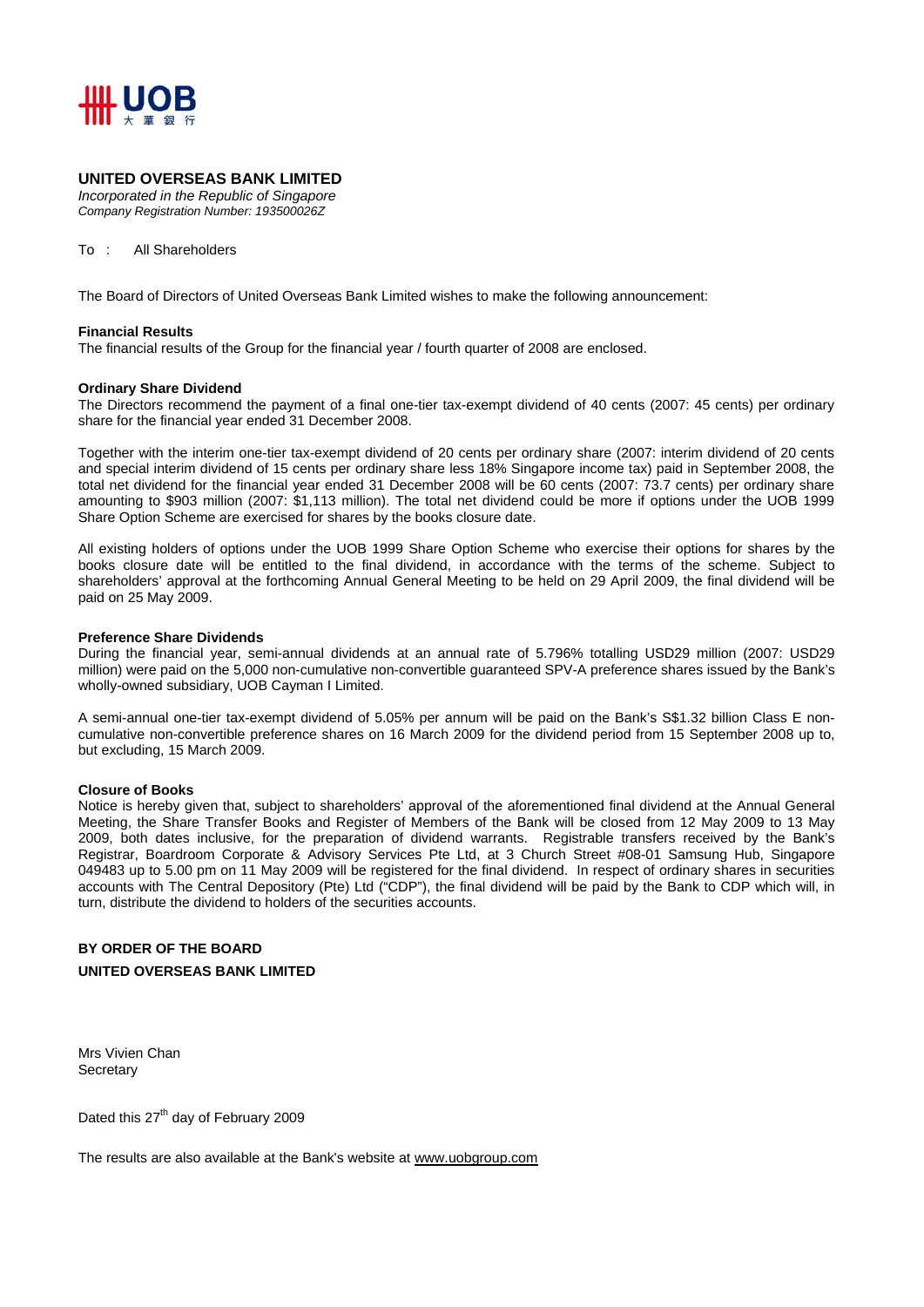

Incorporated in the Republic of Singapore Company Registration Number: 193500026Z

> **Group Financial Report for the Financial Year 2008**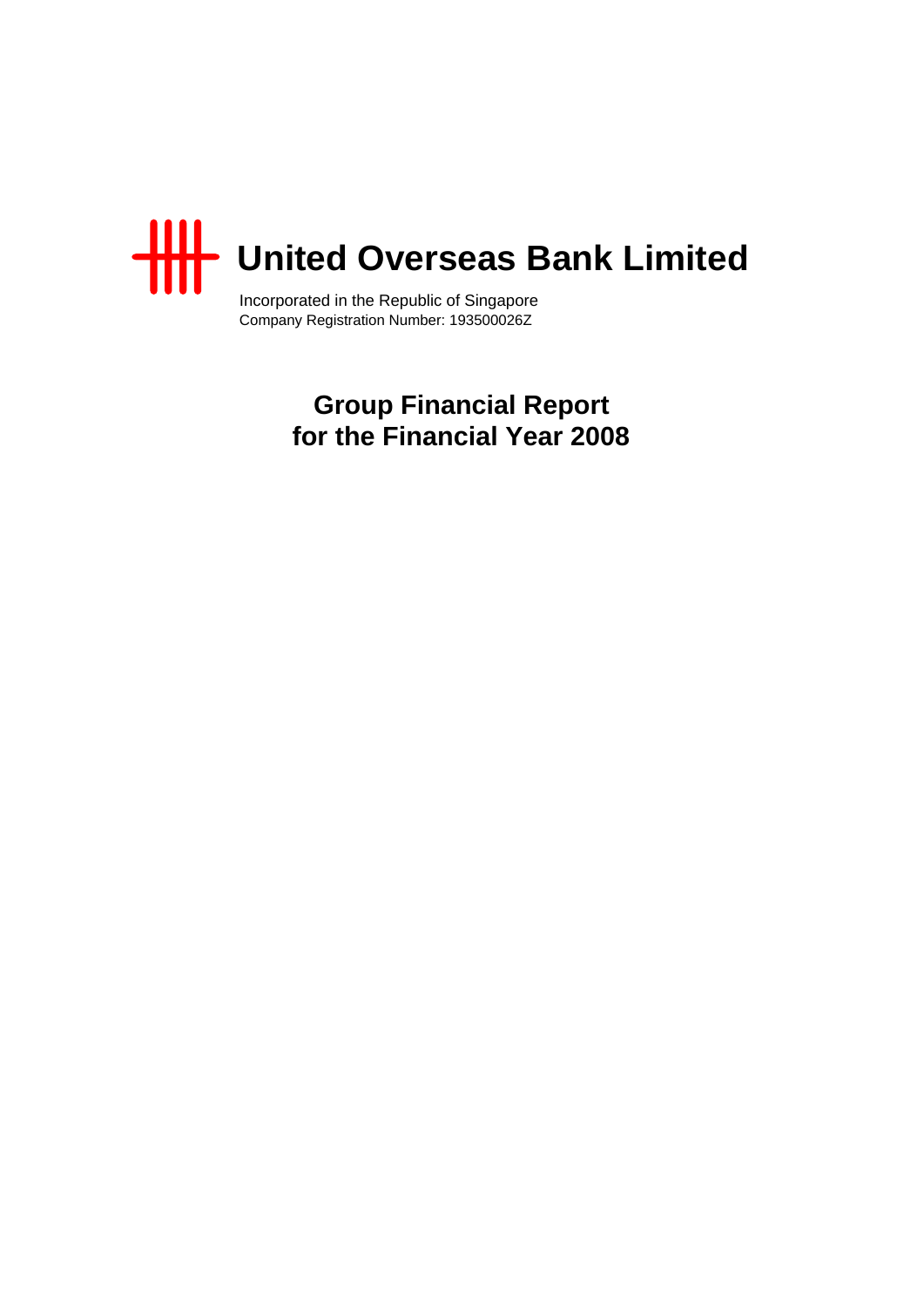# **.UOB**

# **Contents**

# **Page**

- 2 Financial Highlights
- 4 Performance Review
- 6 Net Interest Income
- 8 Non-Interest Income
- 9 Operating Expenses
- 10 Impairment Charges
- 11 Customer Loans
- 12 Customer Deposits
- 12 Debts Issued
- 13 Shareholders' Equity
- 13 Changes in Issued Shares of the Bank
- 14 Non-Performing Assets
- 17 Performance by Business Segment
- 19 Performance by Geographical Segment
- 20 Capital Adequacy Ratios

# **Appendix**

- 1 Consolidated Profit and Loss Account
- 2 Consolidated Balance Sheet
- 3 Consolidated Statement of Changes in Equity
- 4 Consolidated Cash Flow Statement
- 5 Balance Sheet of the Bank
- 6 Statement of Changes in Equity of the Bank
- 7 Additional Disclosure

#### **Notes:**

- 1 The financial statements are presented in Singapore dollars.
- 2 Certain comparative figures have been restated to conform with the current period's presentation.
- 3 Certain figures in this report may not add up to the respective totals due to rounding.
- 4 Amounts less than \$500,000 in absolute term are shown as "0".
- "NM" denotes not meaningful.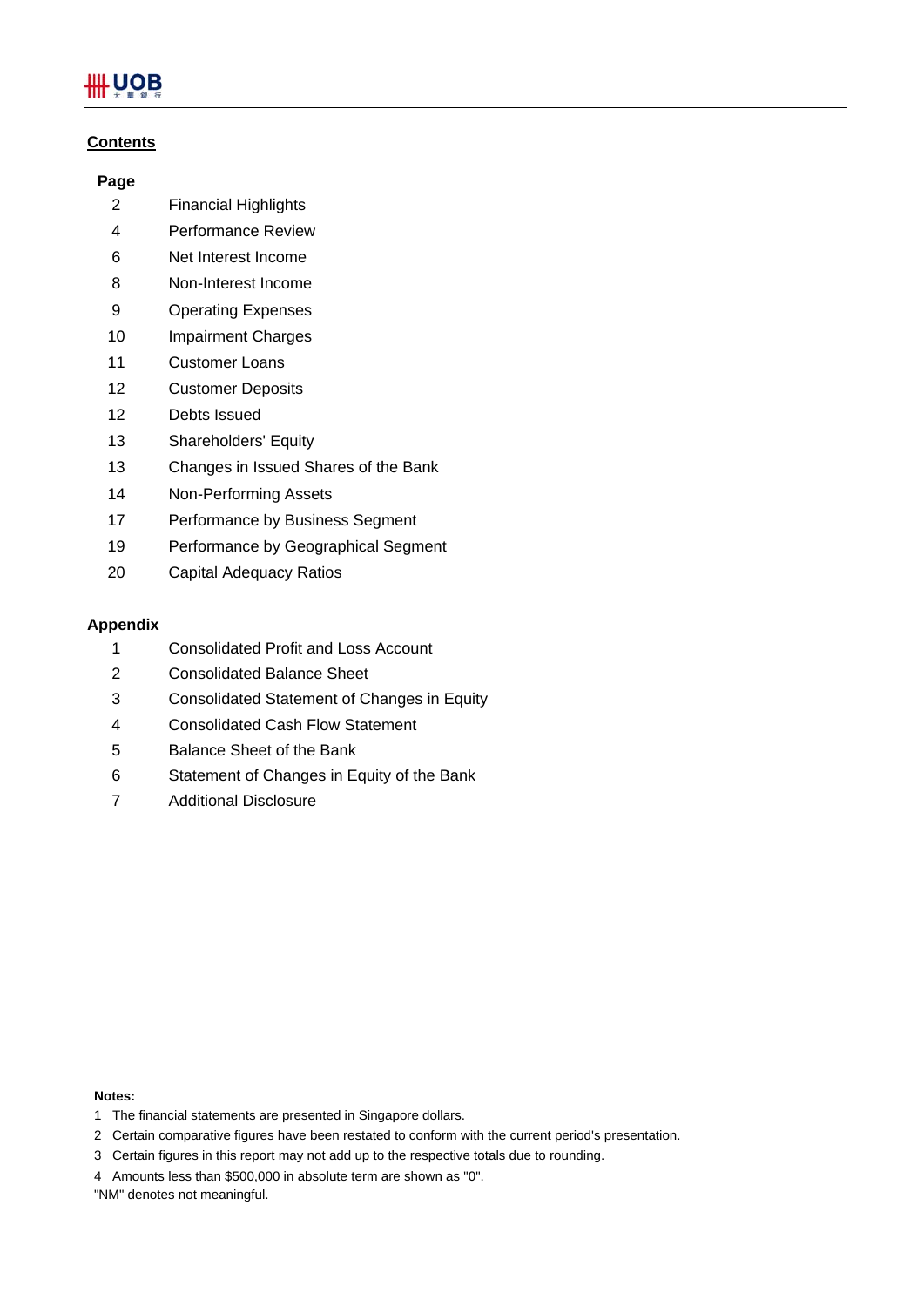# **HH UOB**

# **Financial Highlights**

|                                                    | 2008           | 2007         | $+/(-)$          | 4Q08         | 3Q08                                                 | $+/(-)$                | 4Q07         | $+/(-)$          |
|----------------------------------------------------|----------------|--------------|------------------|--------------|------------------------------------------------------|------------------------|--------------|------------------|
|                                                    |                |              | $\frac{0}{0}$    |              |                                                      | $\frac{1}{2}$          |              | $\frac{0}{0}$    |
| Profit and Loss Summary (\$m)                      |                |              |                  |              |                                                      |                        |              |                  |
| Net interest income                                | 3,576          | 2,980        | 20.0             | 957          | 893                                                  | 7.2                    | 743          | 28.8             |
| Non-interest income                                | 1,675          | 1,892        | (11.5)           | 391          | 319                                                  | 22.3                   | 532          | (26.5)           |
| Total income                                       | 5,250          | 4,872        | 7.8              | 1,348        | 1,213                                                | 11.2                   | 1,275        | 5.7              |
| Less: Total expenses                               | 2,050          | 2,018        | 1.6              | 532          | 504                                                  | 5.5                    | 556          | (4.4)            |
| Operating profit                                   | 3,200          | 2,854        | 12.1             | 817          | 709                                                  | 15.2                   | 719          | 13.5             |
| Less: Amortisation/impairment charges              | 818            | 311          | 162.9            | 383          | 161                                                  | 138.6                  | 130          | 194.6            |
| Add: Share of profit of associates                 | 103            | 207          | (50.5)           | 14           | 32                                                   | (56.6)                 | 48           | (70.6)           |
| Less: Tax and minority interests                   | 548            | 641          | (14.4)           | 116          | 105                                                  | 9.8                    | 131          | (11.8)           |
| Net profit after tax <sup>1</sup>                  | 1,937          | 2,109        | (8.2)            | 332          | 475                                                  | (30.1)                 | 506          | (34.4)           |
| <b>Financial Indicators</b>                        |                |              |                  |              |                                                      |                        |              |                  |
| Income mix $(\%)$                                  |                |              |                  |              |                                                      |                        |              |                  |
| Net interest income                                | 68.1           | 61.2         | 6.9% pt          | 71.0         | 73.7                                                 | $(2.7)$ % pt           | 58.3         | 12.7% pt         |
| Non-interest income                                | 31.9           | 38.8         | $(6.9)$ % pt     | 29.0         | 26.3                                                 | 2.7% pt                | 41.7         | $(12.7)$ % pt    |
| Profit distribution (%)                            |                |              |                  |              |                                                      |                        |              |                  |
| Singapore                                          | 76.4           | 71.1         | 5.3% pt          | 88.7         | 72.1                                                 | 16.6% pt               | 69.9         | 18.8% pt         |
| Overseas                                           | 23.6           | 28.9         | $(5.3)$ % pt     | 11.3         | 27.9                                                 | $(16.6)$ % pt          | 30.1         | $(18.8)%$ pt     |
| Basic earnings per ordinary share $(\$)$ $^{2,3}$  | 1.25           | 1.36         | (8.1)            | 0.81         | 1.23                                                 | (34.1)                 | 1.31         | (38.2)           |
| Return on average ordinary                         |                |              |                  |              |                                                      |                        |              |                  |
| shareholders' equity $(%)^{2,3}$                   | 12.2           | 12.6         | $(0.4)$ % pt     | 8.8          | 11.9                                                 | $(3.1)$ % pt           | 12.0         | $(3.2)$ % pt     |
| Return on average total assets $(\%)$ <sup>3</sup> | 1.07           | 1.24         | $(0.17)$ % pt    | 0.74         | 1.04                                                 | $(0.30)$ % pt          | 1.16         | $(0.42)$ % pt    |
| Net interest margin $(%)$ <sup>3</sup>             | 2.27           | 2.04         | 0.23% pt         | 2.45         | 2.21                                                 | 0.24% pt               | 1.94         | 0.51% pt         |
| Expense/Income ratio (%)                           | 39.0           | 41.4         | $(2.4)$ % pt     | 39.4         | 41.6                                                 | $(2.2)$ % pt           | 43.6         | $(4.2)%$ pt      |
| Net dividend per ordinary share $(\phi)$           |                |              |                  |              |                                                      |                        |              |                  |
| Interim                                            | 20.0           | 16.4         | 22.0             |              |                                                      |                        |              |                  |
| Special interim                                    | $\blacksquare$ | 12.3         | (100.0)          |              |                                                      |                        |              |                  |
| Final<br>Total                                     | 40.0<br>60.0   | 45.0<br>73.7 | (11.1)<br>(18.6) | 40.0<br>40.0 | $\overline{\phantom{a}}$<br>$\overline{\phantom{a}}$ | <b>NM</b><br><b>NM</b> | 45.0<br>45.0 | (11.1)<br>(11.1) |

**Notes:**

1 Refer to profit attributable to equity holders of the Bank.

2 Calculated based on profit attributable to equity holders of the Bank net of preference share dividends.

3 Computed on an annualised basis for quarters.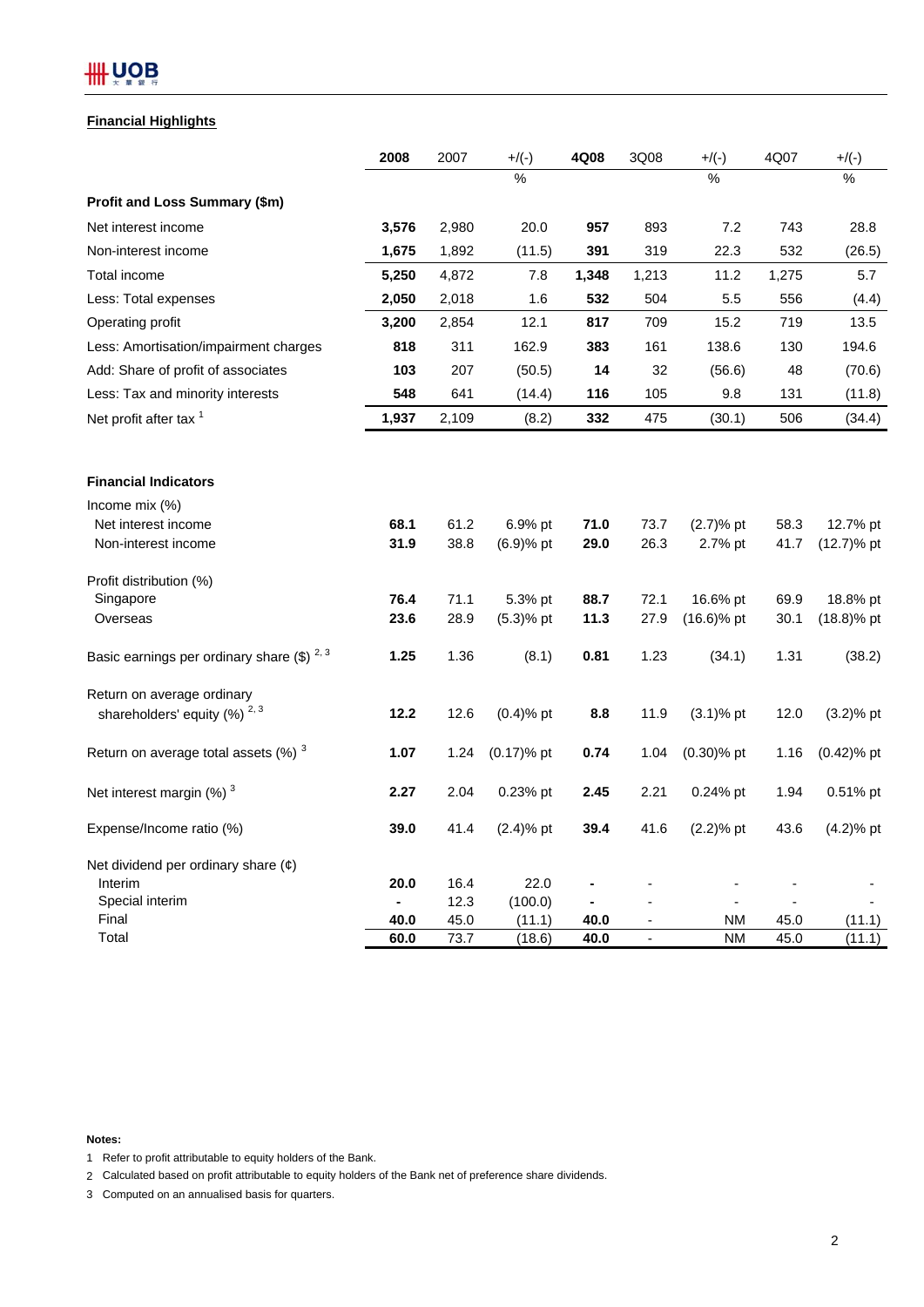# **III UOB**

# **Financial Highlights** *(cont'd)*

|                                                        | Dec-08       | Sep-08       | $+/(-)$                      | Dec-07       | $+/(-)$                 |
|--------------------------------------------------------|--------------|--------------|------------------------------|--------------|-------------------------|
|                                                        |              |              | %                            |              | %                       |
| <b>Financial Indicators</b>                            |              |              |                              |              |                         |
| Customer loans (net) (\$m)                             | 99,840       | 100,433      | (0.6)                        | 92,669       | 7.7                     |
| Customer deposits (\$m)                                | 118,171      | 113,123      | 4.5                          | 106,967      | 10.5                    |
| Loans/Deposits ratio $(%)$ <sup>1</sup>                | 84.5         | 88.8         | $(4.3)%$ pt                  | 86.6         | $(2.1)$ % pt            |
| NPL ratio $(%)2$                                       | 2.0          | 1.5          | $0.5%$ pt                    | 1.8          | $0.2%$ pt               |
| Total assets (\$m)                                     | 182,941      | 181,436      | 0.8                          | 174,950      | 4.6                     |
| Shareholders' equity $(\text{Im})^3$                   | 15,573       | 17,155       | (9.2)                        | 17,329       | (10.1)                  |
| Revaluation surplus $(\text{Im})^4$                    | 2,989        | 3,267        | (8.5)                        | 3,263        | (8.4)                   |
| Net asset value ("NAV") per ordinary share $(\$)^5$    | 8.90         | 9.96         | (10.6)                       | 10.91        | (18.4)                  |
| Revalued NAV per ordinary share $(\text{\$})^5$        | 10.89        | 12.13        | (10.2)                       | 13.07        | (16.7)                  |
| Net tangible asset per ordinary share $(\text{$\$})^5$ | 6.11         | 7.16         | (14.7)                       | 8.10         | (24.6)                  |
| Capital adequacy ratios (%)                            |              |              |                              |              |                         |
| Tier 1<br>Total                                        | 10.9<br>15.3 | 11.2<br>15.5 | $(0.3)$ % pt<br>$(0.2)$ % pt | 10.0<br>14.5 | $0.9%$ pt<br>$0.8\%$ pt |

**Notes:**

- 1 Refer to net customer loans and customer deposits.
- 2 Refer to non-performing loans (excluding debt securities and other assets) as a percentage of gross customer loans.
- 3 Refer to equity attributable to equity holders of the Bank.
- 4 Refer to revaluation surplus on properties not recognised in the financial statements.
- 5 Preference shares are excluded from the computation.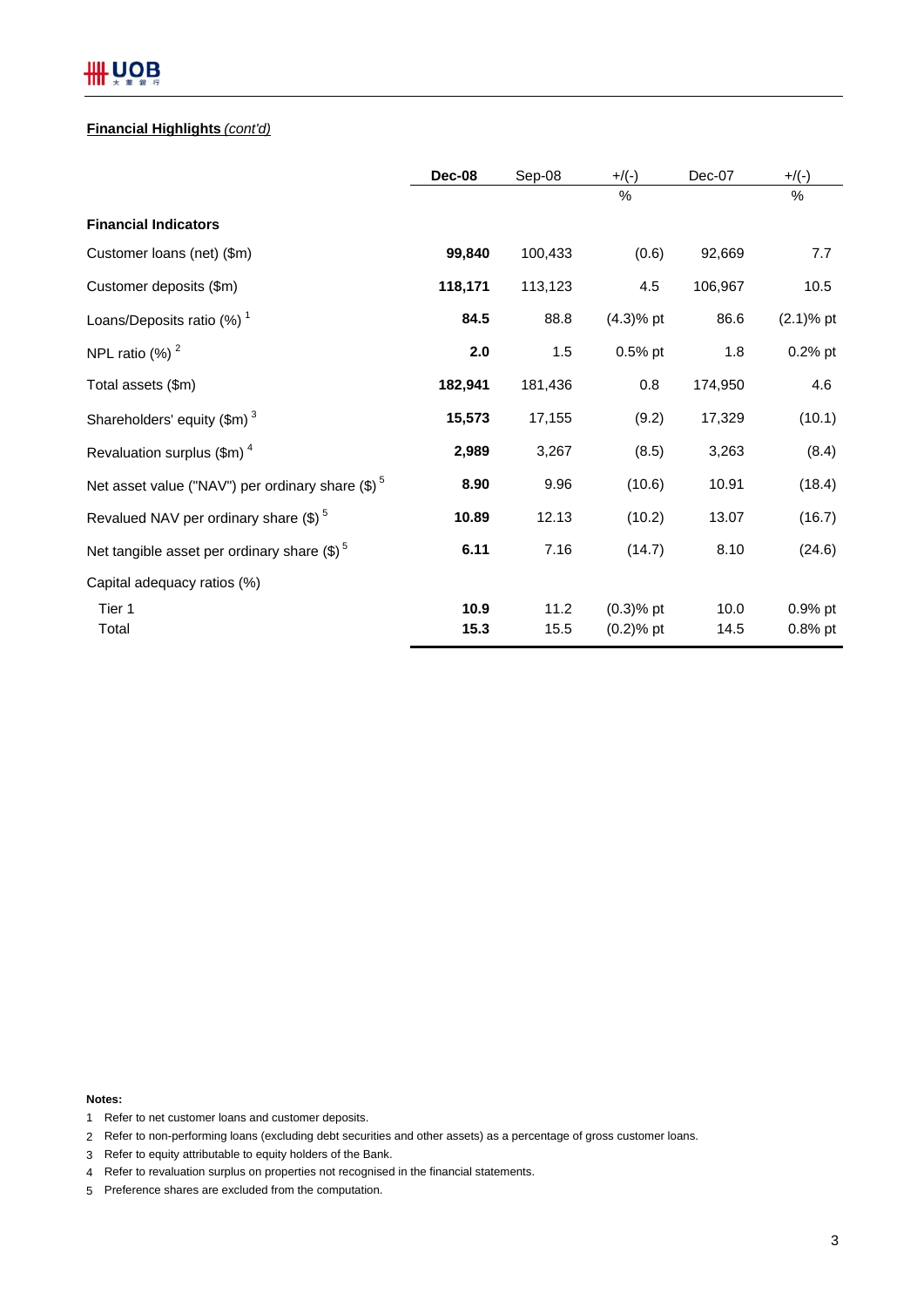# **Performance Review**

The financial statements have been prepared in accordance with Singapore Financial Reporting Standards ("FRS") with modification to FRS39 Financial Instruments: Recognition and Measurement in respect of loan loss provisioning, as provided in Notice to Banks No. 612 "Credit Files, Grading and Provisioning" issued by the Monetary Authority of Singapore ("MAS").

The Group adopted the following FRS and Interpretations to FRS ("INT FRS") during the financial year:

- INT FRS111 Group and Treasury Share Transactions (effective 1 January 2008)
- Amendments to FRS39 Financial Instruments: Recognition and Measurement and FRS107 Financial Instruments: Disclosures (effective 1 July 2008).

The adoption of these FRS and INT FRS has no significant impact on the financial statements of the Group.

Other than the above changes, the accounting policies and computation methods adopted in the audited financial statements for the financial year ended 31 December 2008 are the same as those adopted for the financial year ended 31 December 2007.

# **2008 versus 2007**

The Group's net profit after tax ("NPAT") of \$1,937 million for 2008 was 8.2% below that of 2007 despite the 12.1% growth in operating profit. The lower NPAT was mainly attributed to higher impairment charges on loans and investment securities, lower non-interest income and lower contributions from associates, partly offset by higher net interest income.

Total operating income rose 7.8% to \$5,250 million. The increase was driven by higher net interest income from expanded loan portfolio and higher contributions from interbank money market activities. This was partly offset by lower fee and commission income from fund management and investment-related activities.

Total operating expenses increased 1.6% to \$2,050 million. Staff costs increased 3.5% to \$1,082 million mainly due to higher headcount to support business expansion. Other operating expenses decreased 0.5% to \$968 million mainly due to lower expenses on business promotion, partly offset by higher occupancyrelated expenses. Expense-to-income ratio improved 2.4% points to 39.0% due to higher income growth.

Impairment charges rose 169.1% to \$807 million. The increase was mainly due to collective impairment of \$288 million provided in the light of the global economic uncertainty, as well as on the expanded loan base. The increase was also due to higher individual impairment on loans and debt securities, reflecting the difficult economic conditions.

Share of pre-tax profit of associates decreased 50.5% to \$103 million, mainly due to lower contributions from the major associates.

Net customer loans increased 7.7% over 31 December 2007 to \$99.8 billion as at 31 December 2008. Nonperforming loan ("NPL") ratio increased to 2.0% from 1.8% a year ago.

Shareholders' equity decreased 10.1% over 31 December 2007 to \$15.6 billion as at 31 December 2008. The decrease was largely due to revaluation loss on available-for-sale assets, partly negated by issuance of the Class E preference shares.

The Group's Tier 1 and total capital adequacy ratios of 10.9% and 15.3% as at 31 December 2008 were above the minimum 6% and 10% required by MAS respectively.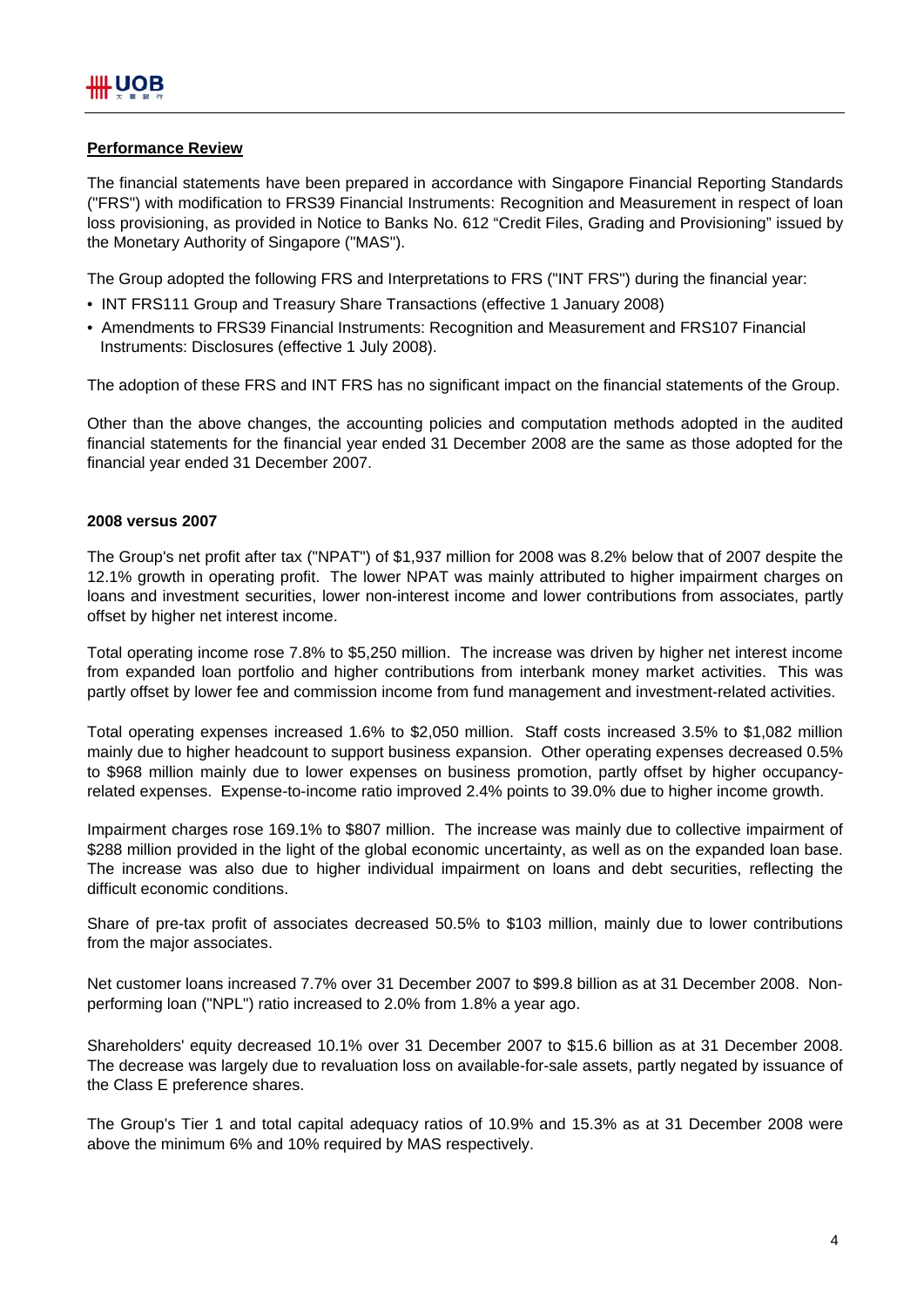# **Performance Review** *(cont'd)*

# **Fourth Quarter 2008 ("4Q08") versus Third Quarter 2008 ("3Q08")**

Group NPAT decreased 30.1% from last quarter to \$332 million despite the 15.2% increase in operating profit. The lower NPAT was mainly due to higher impairment charges on loans and investment securities, partly offset by higher operating income.

Total operating income grew 11.2% to \$1,348 million, largely contributed by net gain on trading and investment and higher net interest income. These were partly offset by lower fee and commission income from loan-related, fund management and investment-related activities.

Total operating expenses increased 5.5% to \$532 million. The increase was mainly due to higher business promotion expenses and staff costs. However, expense-to-income ratio improved 2.2% points to 39.4% due to higher income growth.

Impairment charges rose 141.5% to \$381 million, mainly due to higher impairment charges on loans and investment securities.

Net customer loans decreased 0.6% to \$99.8 billion as at 31 December 2008. NPL ratio increased to 2.0% from 1.5% in 3Q08.

Shareholders' equity decreased 9.2% to \$15.6 billion, largely due to revaluation loss on available-for-sale assets.

## **Fourth Quarter 2008 ("4Q08") versus Fourth Quarter 2007 ("4Q07")**

Group NPAT decreased 34.4% from 4Q07 to \$332 million mainly due to higher impairment charges on loans and investment securities and lower fee and commission income, partly offset by higher net interest income.

Total operating income grew 5.7% to \$1,348 million, largely contributed by higher net interest income from increased loan volume and lower funding costs. This was partly offset by lower fee and commission income mainly from fund management and investment-related activities.

Total operating expenses decreased 4.4% to \$532 million, mainly due to lower expenses on business promotion. Consequently, expense-to-income ratio improved 4.2% points to 39.4%.

Impairment charges rose 197.9% to \$381 million, largely due to higher impairment charges on loans and investment securities.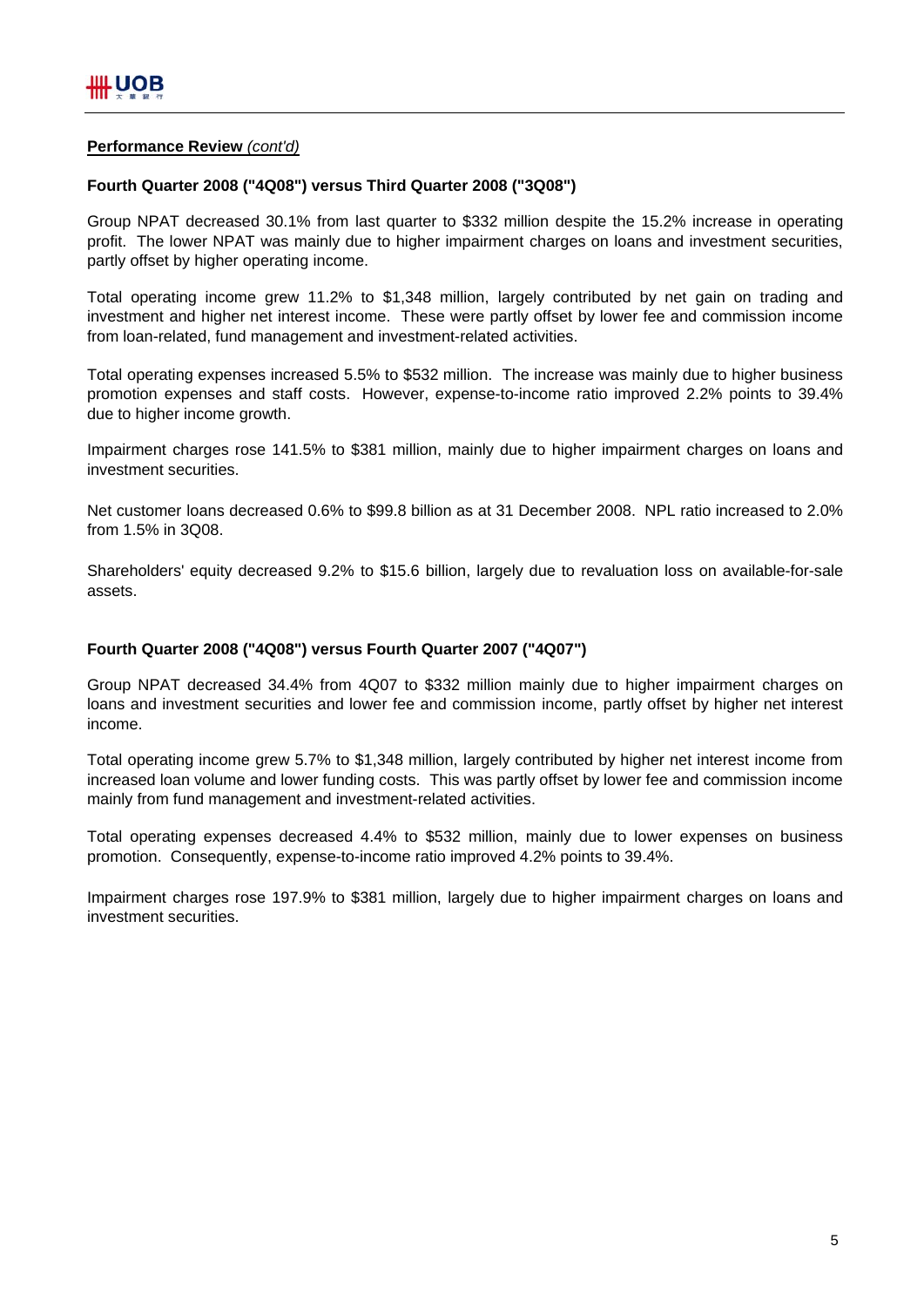# **Net Interest Income**

# **Net Interest Margin**

|                                  |                | 2008            |         | 2007          |               |         |
|----------------------------------|----------------|-----------------|---------|---------------|---------------|---------|
|                                  | Average        |                 | Average | Average       |               | Average |
|                                  | <b>Balance</b> | <b>Interest</b> | Rate    | Balance       | Interest      | Rate    |
|                                  | \$m            | \$m             | %       | $\mathsf{Sm}$ | $\mathsf{Sm}$ | $\%$    |
| Interest bearing assets          |                |                 |         |               |               |         |
| Customer Ioans                   | 97,526         | 4,704           | 4.82    | 81,379        | 4,616         | 5.67    |
| Interbank balances               | 30,948         | 1,050           | 3.39    | 36,371        | 1,526         | 4.20    |
| <b>Securities</b>                | 28,941         | 1,102           | 3.81    | 28,591        | 1,228         | 4.30    |
| Total                            | 157,415        | 6,855           | 4.35    | 146.341       | 7,371         | 5.04    |
| Interest bearing liabilities     |                |                 |         |               |               |         |
| Customer deposits                | 112,920        | 1,949           | 1.73    | 103,680       | 2,549         | 2.46    |
| Interbank balances/other         | 40,296         | 1,331           | 3.30    | 38,565        | 1,841         | 4.77    |
| Total                            | 153,216        | 3,280           | 2.14    | 142,245       | 4,390         | 3.09    |
| Net interest margin <sup>1</sup> |                |                 | 2.27    |               |               | 2.04    |

|                              | 4Q08           |                                   |      | 3Q08           |            |         | 4Q07           |               |         |
|------------------------------|----------------|-----------------------------------|------|----------------|------------|---------|----------------|---------------|---------|
|                              |                | <b>Average Annualised Average</b> |      | Average        | Annualised | Average | Average        | Annualised    | Average |
|                              | <b>Balance</b> | <b>Interest</b>                   | Rate | <b>Balance</b> | Interest   | Rate    | <b>Balance</b> | Interest      | Rate    |
|                              | \$m            | \$m                               | %    | $\mathsf{Sm}$  | \$m        | $\%$    | $\mathsf{Sm}$  | $\mathsf{Sm}$ | %       |
| Interest bearing assets      |                |                                   |      |                |            |         |                |               |         |
| Customer loans               | 100,767        | 4,812                             | 4.78 | 100,025        | 4,700      | 4.70    | 86,821         | 4,589         | 5.29    |
| Interbank balances           | 28,520         | 839                               | 2.94 | 31,904         | 1,096      | 3.44    | 35,148         | 1,320         | 3.76    |
| Securities                   | 26,091         | 961                               | 3.68 | 28,874         | 1,075      | 3.72    | 29,858         | 1,209         | 4.05    |
| Total                        | 155,378        | 6,612                             | 4.26 | 160,803        | 6,871      | 4.27    | 151,827        | 7,118         | 4.69    |
| Interest bearing liabilities |                |                                   |      |                |            |         |                |               |         |
| Customer deposits            | 119.890        | 1,903                             | 1.59 | 113.871        | 1,914      | 1.68    | 107,920        | 2,418         | 2.24    |
| Interbank balances/other     | 32,463         | 900                               | 2.77 | 43,297         | 1,404      | 3.24    | 40,319         | 1,751         | 4.34    |
| Total                        | 152,352        | 2,803                             | 1.84 | 157,168        | 3,318      | 2.11    | 148,239        | 4,169         | 2.81    |
| Net interest margin 1        |                |                                   | 2.45 |                |            | 2.21    |                |               | 1.94    |

**Note:**

1 Net interest margin represents net interest income (annualised for quarters) as a percentage of total interest bearing assets.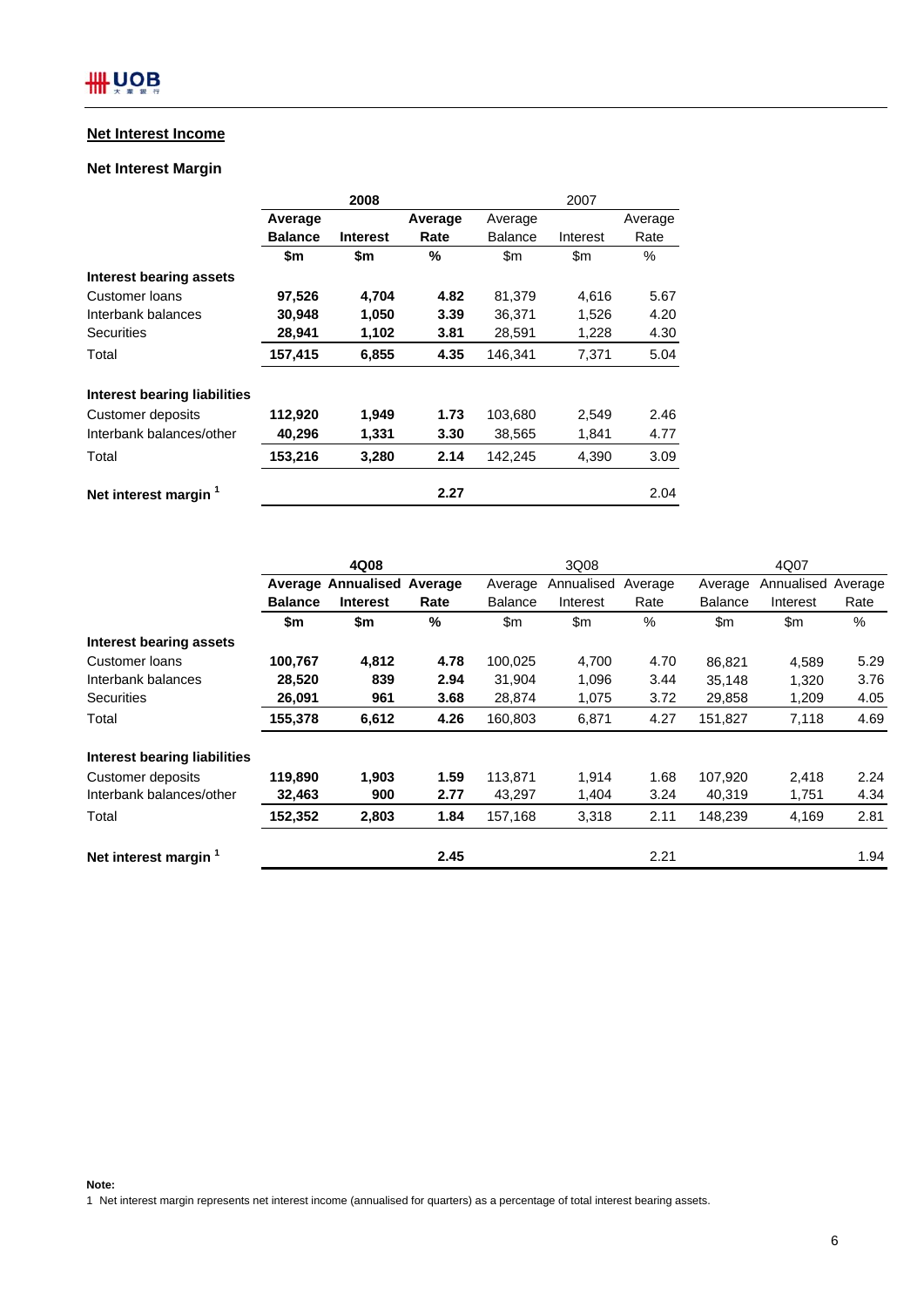# **Net Interest Income** *(cont'd)*

## **Volume and Rate Analysis**

|                          | 2008 vs 2007 |               |          |               | 4Q08 vs 3Q08 |        |        | 4Q08 vs 4Q07   |        |  |
|--------------------------|--------------|---------------|----------|---------------|--------------|--------|--------|----------------|--------|--|
|                          | Volume       | Rate          | Net      | Volume        | Rate         | Net    | Volume | Rate           | Net    |  |
|                          | Change       | Change        | Change   | Change        | Change       | Change | Change | Change         | Change |  |
|                          | \$m          | $\mathsf{Sm}$ | \$m      | $\mathsf{Sm}$ | \$m          | \$m    | \$m    | $\mathsf{S}$ m | \$m    |  |
| Interest income          |              |               |          |               |              |        |        |                |        |  |
| Customer Ioans           | 916          | (829)         | 87       | 9             | 19           | 28     | 186    | (130)          | 56     |  |
| Interbank balances       | (227)        | (248)         | (476)    | (29)          | (35)         | (65)   | (63)   | (58)           | (121)  |  |
| <b>Securities</b>        | 15           | (142)         | (127)    | (26)          | (3)          | (29)   | (38)   | (24)           | (63)   |  |
| Total                    | 704          | (1, 219)      | (515)    | (47)          | (19)         | (65)   | 85     | (212)          | (128)  |  |
| Interest expense         |              |               |          |               |              |        |        |                |        |  |
| Customer deposits        | 227          | (827)         | (600)    | 25            | (28)         | (3)    | 68     | (197)          | (130)  |  |
| Interbank balances/other | 74           | (584)         | (510)    | (87)          | (39)         | (127)  | (84)   | (130)          | (214)  |  |
| Total                    | 301          | (1, 411)      | (1, 111) | (62)          | (68)         | (130)  | (17)   | (328)          | (344)  |  |
| Change in number of days |              |               |          |               |              | ٠      |        |                | (3)    |  |
| Net interest income      | 403          | 192           | 595      | 15            | 49           | 64     | 101    | 115            | 214    |  |

# *2008 vs 2007*

Net interest income grew 20.0% to \$3,576 million. The increase was driven by expanded loan volume and higher contributions from interbank money market activities. Net interest margin increased 23 basis points to 2.27% mainly due to lower funding costs and improved asset mix.

#### *4Q08 vs 3Q08*

Net interest income rose 7.2% to \$957 million largely contributed by higher interest margin. Net interest margin grew 24 basis points to 2.45% as a result of higher loan spread and improved asset mix.

# *4Q08 vs 4Q07*

Net interest income increased 28.8% to \$957 million mainly due to increased loan volume and lower funding costs. Net interest margin rose 51 basis points to 2.45% largely attributed to lower funding costs and improved asset mix.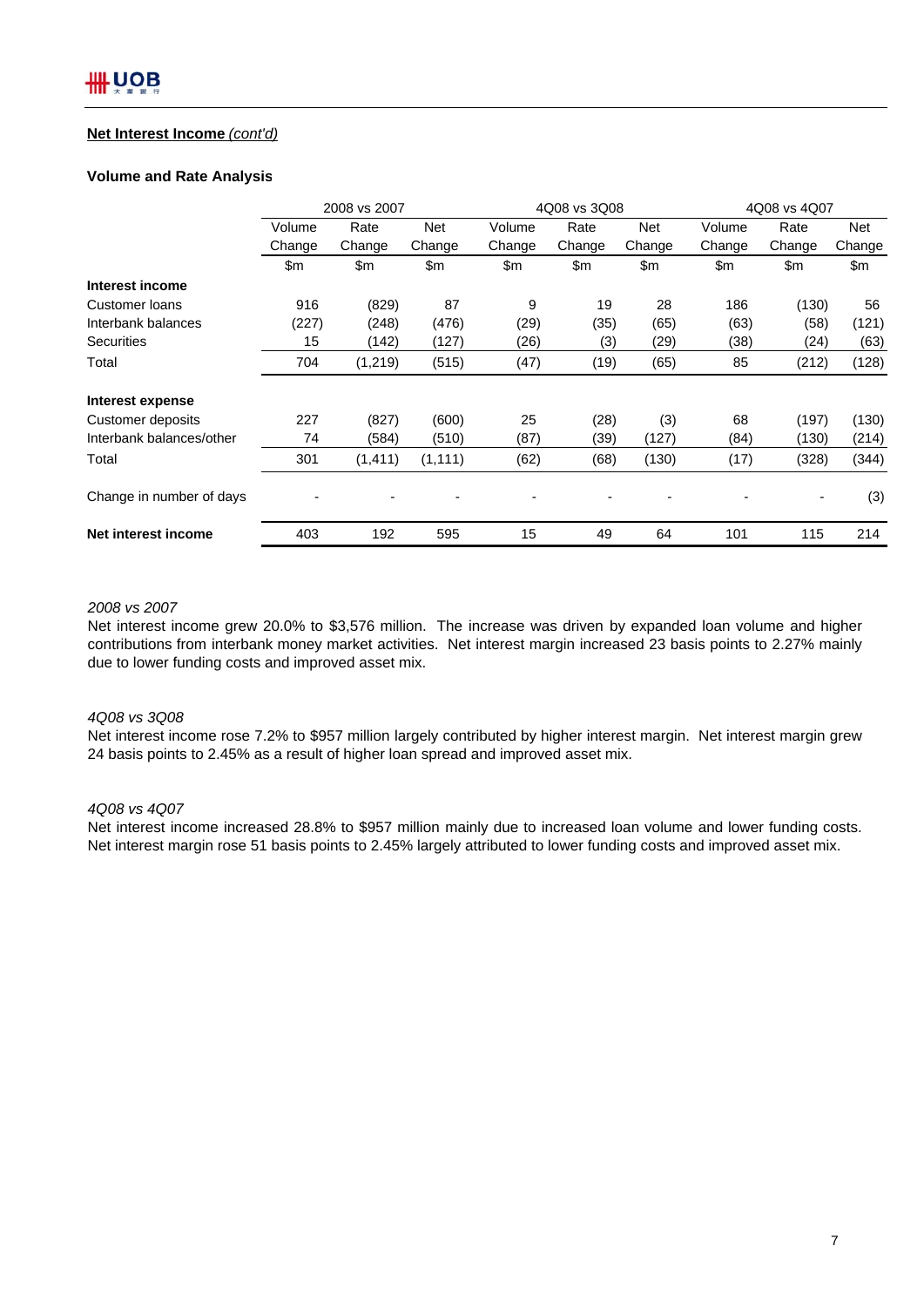

#### **Non-Interest Income**

|                                                | 2008  | 2007  | $+/(-)$     | 4Q08             | 3Q08  | $+/(-)$      | 4Q07  | $+/(-)$       |
|------------------------------------------------|-------|-------|-------------|------------------|-------|--------------|-------|---------------|
|                                                | \$m   | \$m\$ | %           | \$m              | \$m\$ | $\%$         | \$m\$ | %             |
| Fee and commission income                      |       |       |             |                  |       |              |       |               |
| Credit card                                    | 185   | 172   | 7.5         | 48               | 47    | 3.1          | 50    | (4.3)         |
| Fund management                                | 164   | 358   | (54.2)      | 26               | 37    | (27.8)       | 108   | (75.5)        |
| Futures broking                                | 35    | 34    | 3.4         | 9                | 9     | (2.8)        | 8     | 3.2           |
| Investment-related                             | 117   | 209   | (43.8)      | 21               | 31    | (30.3)       | 67    | (68.2)        |
| Loan-related                                   | 256   | 202   | 26.5        | 45               | 67    | (32.4)       | 56    | (19.5)        |
| Service charges                                | 82    | 81    | 1.0         | 22               | 20    | 6.5          | 22    | (2.7)         |
| Trade-related                                  | 201   | 187   | 7.3         | 46               | 51    | (9.1)        | 48    | (3.7)         |
| Other                                          | 55    | 34    | 59.6        | 11               | 13    | (13.1)       | 10    | 14.2          |
|                                                | 1,095 | 1,278 | (14.3)      | 229              | 274   | (16.5)       | 370   | (38.2)        |
| <b>Dividend income</b>                         | 64    | 54    | 20.3        | $\boldsymbol{9}$ | 12    | (22.7)       | 6     | 50.9          |
| <b>Rental income</b>                           | 112   | 77    | 45.7        | 31               | 29    | 5.1          | 22    | 38.4          |
| Other operating income                         |       |       |             |                  |       |              |       |               |
| Net gain/(loss) from:                          |       |       |             |                  |       |              |       |               |
| Trading activities                             | 18    | 123   | (85.2)      | 53               | (6)   | <b>NM</b>    | 25    | 114.0         |
| Non-trading activities                         |       |       |             |                  |       |              |       |               |
| Financial instruments measured                 |       |       |             |                  |       |              |       |               |
| at fair value to profit and loss               | (69)  | (94)  | 26.5        | 35               | (63)  | <b>NM</b>    | (29)  | <b>NM</b>     |
| Available-for-sale assets and                  |       |       |             |                  |       |              |       |               |
| other                                          | 279   | 229   | 22.1        | 4                | 14    | (71.1)       | 96    | (95.7)        |
|                                                | 228   | 258   | (11.5)      | 92               | (55)  | <b>NM</b>    | 92    | 0.7           |
| Other income                                   | 175   | 226   | (22.3)      | 30               | 59    | (49.5)       | 42    | (28.3)        |
|                                                | 404   | 484   | (16.5)      | 122              | 5     | <b>NM</b>    | 133   | (8.4)         |
| Total                                          | 1,675 | 1,892 | (11.5)      | 391              | 319   | 22.3         | 532   | (26.5)        |
|                                                |       |       |             |                  |       |              |       |               |
| Fee and commission income/<br>Total income (%) | 20.8  | 26.2  | $(5.4)%$ pt | 17.0             | 22.6  | $(5.6)$ % pt | 29.0  | $(12.0)$ % pt |
| Non-interest income/                           |       |       |             |                  |       |              |       |               |
| Total income (%)                               | 31.9  | 38.8  | $(6.9)%$ pt | 29.0             | 26.3  | 2.7 % pt     | 41.7  | $(12.7)$ % pt |

#### *2008 vs 2007*

Non-interest income decreased 11.5% to \$1,675 million. The decrease was mainly due to lower fee and commission income from fund management and investment-related activities.

#### *4Q08 vs 3Q08*

Non-interest income increased 22.3% to \$391 million, mainly attributed to net gain from trading and investment activities as opposed to net loss in last quarter, partly offset by lower fee and commission income from loan-related, fund management and investment-related activities.

#### *4Q08 vs 4Q07*

Non-interest income declined 26.5% to \$391 million, largely due to lower fee and commission income from fund management and investment-related activities.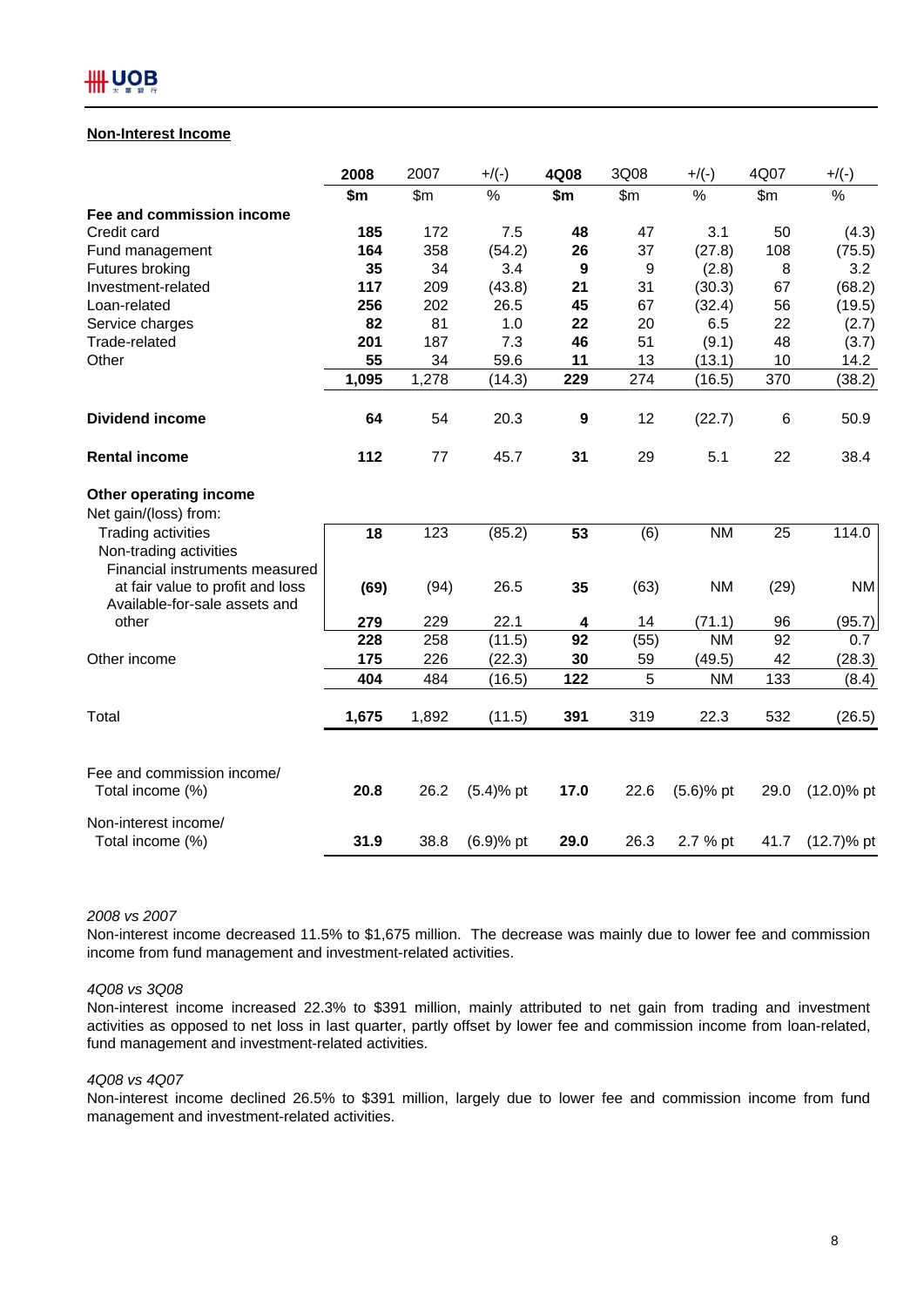# **Operating Expenses**

|                                                | 2008   | 2007   | $+$ /(-)     | 4Q08   | 3Q08   | $+$ /(-)         | 4Q07 | $+$ /(-)     |
|------------------------------------------------|--------|--------|--------------|--------|--------|------------------|------|--------------|
|                                                | \$m    | \$m    | %            | \$m    | \$m    | $\%$             | \$m  | %            |
| <b>Staff costs</b>                             | 1,082  | 1,046  | 3.5          | 274    | 262    | 4.6              | 279  | (1.7)        |
| Other operating expenses                       |        |        |              |        |        |                  |      |              |
| Revenue-related                                | 472    | 508    | (7.0)        | 122    | 116    | 5.1              | 159  | (23.5)       |
| Occupancy-related                              | 200    | 170    | 17.8         | 51     | 53     | (4.4)            | 44   | 15.8         |
| IT-related                                     | 162    | 160    | 1.5          | 45     | 41     | 11.2             | 38   | 19.8         |
| Other                                          | 133    | 135    | (0.9)        | 39     | 32     | 23.8             | 36   | 9.5          |
|                                                | 968    | 972    | (0.5)        | 257    | 242    | 6.5              | 277  | (7.1)        |
| Total                                          | 2,050  | 2,018  | 1.6          | 532    | 504    | 5.5              | 556  | (4.4)        |
| Of which:                                      |        |        |              |        |        |                  |      |              |
| Depreciation of assets                         | 134    | 141    | (4.7)        | 34     | 33     | 0.8              | 35   | (4.0)        |
| Total IT costs <sup>1</sup><br>Total IT costs/ | 285    | 272    | 4.8          | 76     | 71     | 6.0              | 67   | 13.4         |
| Total operating expenses (%)                   | 13.9   | 13.5   | 0.4 % pt     | 14.3   | 14.2   | $0.1 \%$ pt      | 12.0 | 2.3 % pt     |
| Expense/Income ratio (%)                       | 39.0   | 41.4   | $(2.4)$ % pt | 39.4   | 41.6   | $(2.2)$ % pt     | 43.6 | $(4.2)$ % pt |
| Manpower (number)                              | 22,299 | 21,432 | 867 no.      | 22,299 | 22,484 | (185) no. 21,432 |      | 867 no.      |

#### *2008 vs 2007*

Total operating expenses increased 1.6% to \$2,050 million. Staff costs increased 3.5% to \$1,082 million mainly due to higher headcount to support business expansion. Other operating expenses decreased 0.5% to \$968 million mainly due to lower expenses on business promotion, partly offset by higher occupancy-related expenses. Expense-toincome ratio improved 2.4% points to 39.0% due to higher income growth.

#### *4Q08 vs 3Q08*

Total operating expenses increased 5.5% to \$532 million. The increase was mainly due to higher business promotion expenses and staff costs. However, expense-to-income ratio improved 2.2% points to 39.4% due to higher income growth.

## *4Q08 vs 4Q07*

Total operating expenses decreased 4.4% to \$532 million, largely due to lower expenses on business promotion. Consequently, expense-to-income ratio improved 4.2% points to 39.4%.

#### **Note:**

<sup>1</sup> Comprise IT staff costs and other IT-related expenses.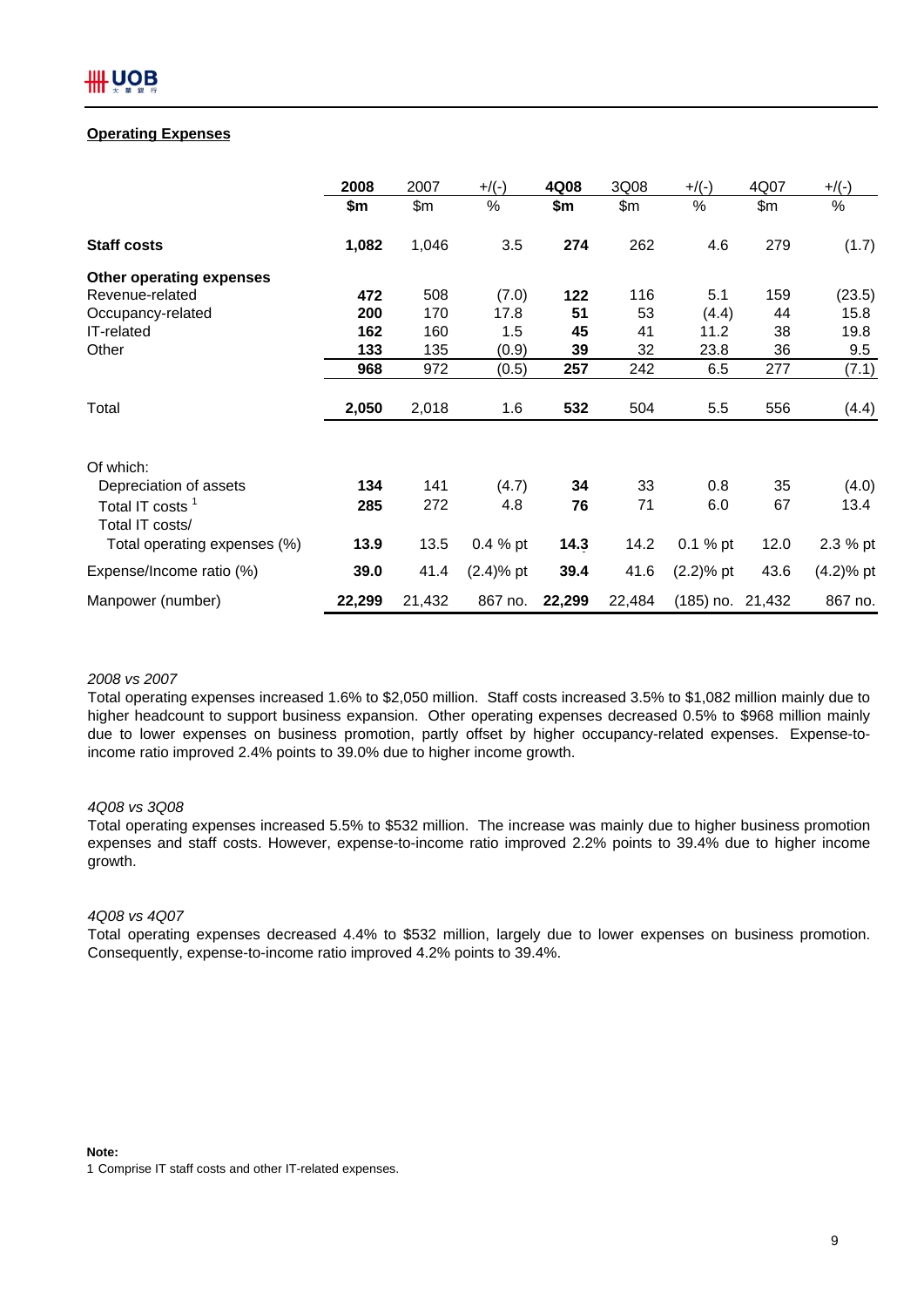# **Impairment Charges**

|                                     | 2008 | 2007 | $+$ /(-)  | 4Q08 | 3Q08  | $+$ /(-)  | 4Q07  | $+$ /(-)  |
|-------------------------------------|------|------|-----------|------|-------|-----------|-------|-----------|
|                                     | \$m  | \$m  | %         | \$m  | \$m\$ | $\%$      | \$m\$ | $\%$      |
| Individual impairment on loans      |      |      |           |      |       |           |       |           |
| Singapore                           | 42   | 15   | 174.2     | 50   | 4     | <b>NM</b> | 22    | 122.0     |
| Malaysia                            | 78   | 46   | 67.9      | 12   | 7     | 60.3      | 8     | 57.2      |
| Thailand                            | 46   | 87   | (47.1)    | 13   | 3     | 385.9     | 24    | (45.7)    |
| Indonesia                           | 7    | (8)  | <b>NM</b> | 3    | 5     | (53.9)    | (2)   | <b>NM</b> |
| Greater China                       | 40   | 3    | <b>NM</b> | 37   | 2     | <b>NM</b> | 3     | <b>NM</b> |
| Other                               | 112  | 13   | 788.7     | 68   | 46    | 48.8      | 11    | 491.7     |
|                                     | 324  | 155  | 108.8     | 182  | 67    | 171.3     | 67    | 173.5     |
| Individual impairment on securities |      |      |           |      |       |           |       |           |
| and other assets                    | 195  | 145  | 34.6      | 94   | 18    | 413.9     | 61    | 54.0      |
| Collective impairment               | 288  |      | <b>NM</b> | 104  | 72    | 44.6      |       | <b>NM</b> |
| Total                               | 807  | 300  | 169.1     | 381  | 158   | 141.5     | 128   | 197.9     |

# *2008 vs 2007*

Impairment charges rose 169.1% to \$807 million. The increase was mainly due to collective impairment of \$288 million provided in the light of the global economic uncertainty, as well as on the expanded loan base. The increase was also due to higher individual impairment on loans and debt securities, reflecting the difficult economic conditions.

# *4Q08 vs 3Q08*

Impairment charges increased 141.5% to \$381 million, mainly due to higher impairment charges on loans and investment securities.

#### *4Q08 vs 4Q07*

Impairment charges rose 197.9% to \$381 million, largely due to higher impairment charges on loans and investment securities.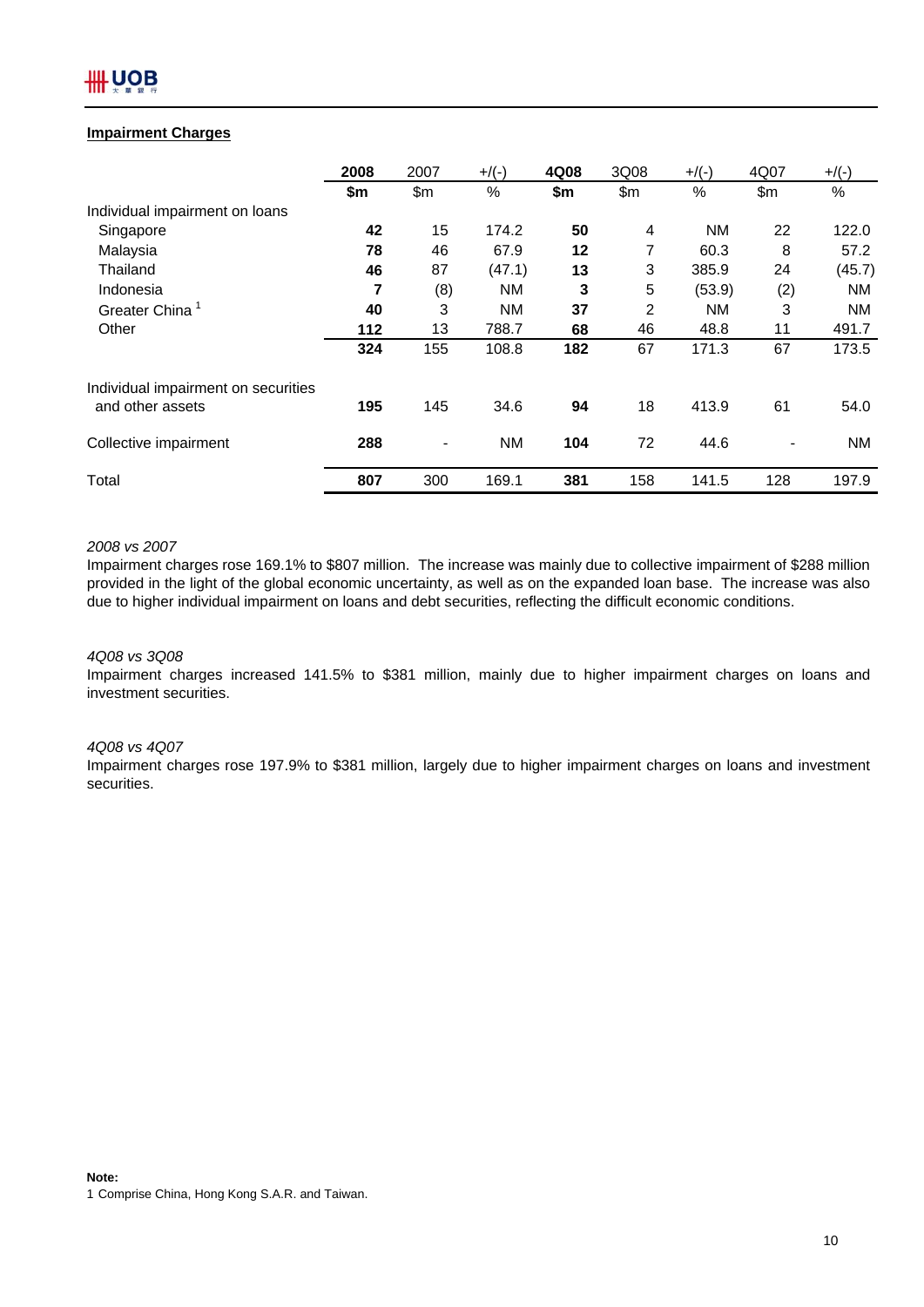# **Customer Loans**

|                                       | <b>Dec-08</b> | Sep-08  | Dec-07 |
|---------------------------------------|---------------|---------|--------|
|                                       | \$m           | \$m     | \$m\$  |
|                                       |               |         |        |
| Gross customer loans                  | 102,033       | 102,507 | 94,583 |
| Less: Individual impairment           | 800           | 685     | 645    |
| Collective impairment                 | 1,393         | 1,389   | 1,270  |
| Net customer loans                    | 99,840        | 100,433 | 92,669 |
| <b>By Industry</b>                    |               |         |        |
| Transport, storage and communication  | 5,800         | 5,816   | 5,312  |
| Building and construction             | 12,694        | 12,422  | 11,024 |
| Manufacturing                         | 10,573        | 11,005  | 9,840  |
| <b>Financial institutions</b>         | 16,451        | 16,217  | 16,277 |
| General commerce                      | 13,005        | 14,675  | 12,825 |
| Professionals and private individuals | 12,754        | 12,420  | 11,222 |
| Housing loans                         | 24,114        | 23,671  | 22,598 |
| Other                                 | 6,641         | 6,281   | 5,487  |
| Total (gross)                         | 102,033       | 102,507 | 94,583 |
|                                       |               |         |        |
| <b>By Currency</b>                    |               |         |        |
| Singapore dollar                      | 56,075        | 54,218  | 50,361 |
| US dollar                             | 15,888        | 17,643  | 14,146 |
| Malaysian ringgit                     | 11,419        | 11,362  | 10,821 |
| Thai baht                             | 6,436         | 6,571   | 6,967  |
| Indonesian rupiah                     | 2,408         | 2,749   | 2,332  |
| Other                                 | 9,807         | 9,965   | 9,956  |
| Total (gross)                         | 102,033       | 102,507 | 94,583 |
|                                       |               |         |        |
| <b>By Maturity</b>                    |               |         |        |
| Within 1 year                         | 40,341        | 40,739  | 38,499 |
| Over 1 year but within 3 years        | 19,527        | 18,713  | 13,764 |
| Over 3 years but within 5 years       | 12,090        | 13,477  | 14,324 |
| Over 5 years                          | 30,075        | 29,577  | 27,996 |
| Total (gross)                         | 102,033       | 102,507 | 94,583 |

Net customer loans decreased 0.6% over 30 September 2008 to \$99.8 billion as at 31 December 2008. The decrease was mainly from general commerce sector. Net customer loans grew 7.7% over 31 December 2007 with growth registered across all industries.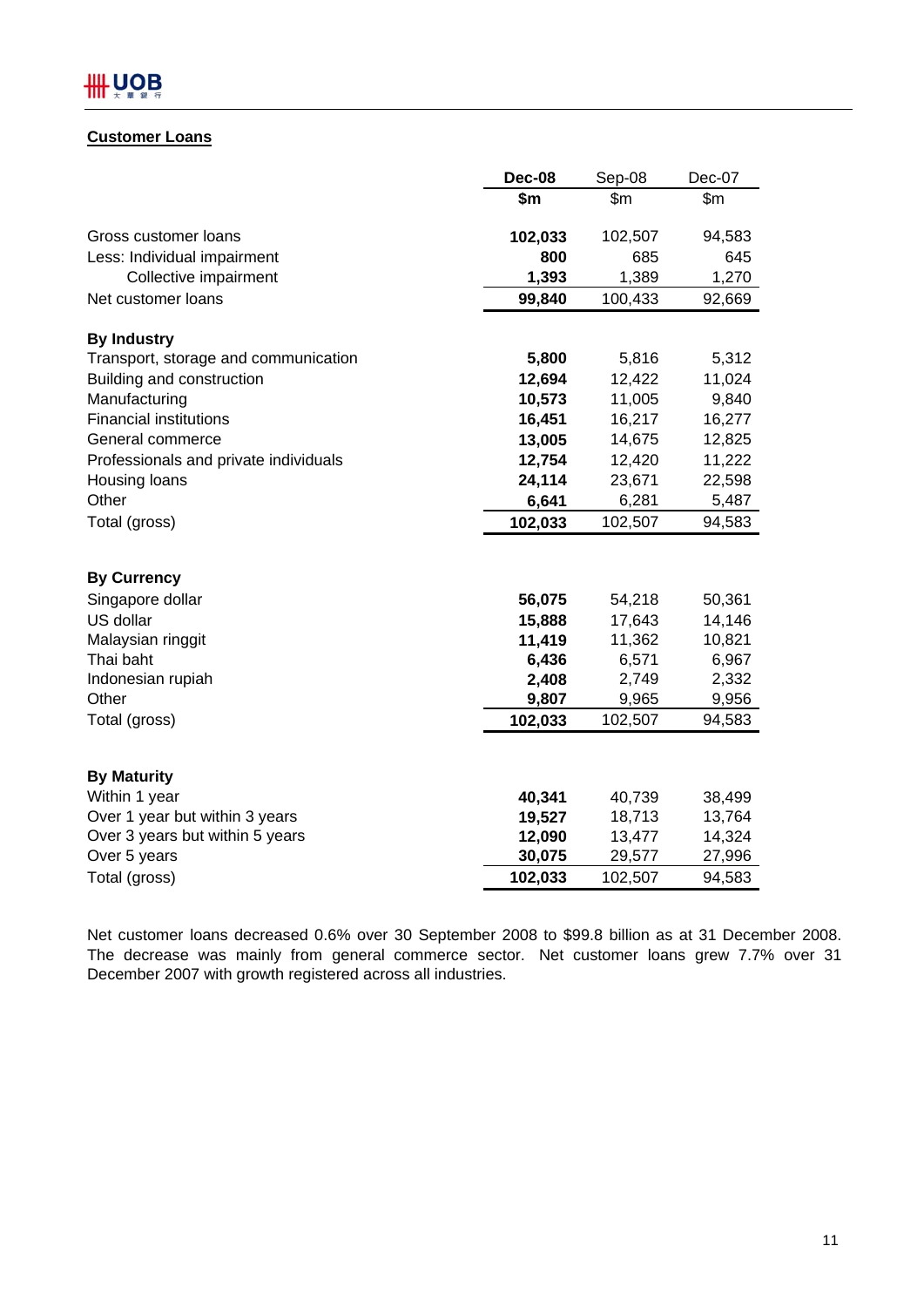# **Customer Deposits**

|                                 | Dec-08  | Sep-08  | Dec-07  |
|---------------------------------|---------|---------|---------|
|                                 | \$m     | \$m     | \$m\$   |
| <b>By Product Group</b>         |         |         |         |
| <b>Fixed deposits</b>           | 74,266  | 71,919  | 70,424  |
| Savings deposits                | 24,365  | 23,129  | 19,044  |
| Current accounts                | 18,312  | 16,616  | 15,369  |
| Other                           | 1,229   | 1,459   | 2,131   |
| Total                           | 118,171 | 113,123 | 106,967 |
|                                 |         |         |         |
| <b>By Maturity</b>              |         |         |         |
| Within 1 year                   | 114,439 | 108,948 | 103,247 |
| Over 1 year but within 3 years  | 2,344   | 2,437   | 1,558   |
| Over 3 years but within 5 years | 871     | 1,208   | 1,707   |
| Over 5 years                    | 516     | 529     | 456     |
| Total                           | 118,171 | 113,123 | 106,967 |
|                                 |         |         |         |
| Loans/Deposits ratio (%)        | 84.5    | 88.8    | 86.6    |

Customer deposits grew 4.5% over 30 September 2008 to \$118.2 billion as at 31 December 2008. The increase was largely contributed by fixed deposits. Against 31 December 2007, customer deposits rose 10.5% largely on savings deposits.

# **Debts Issued**

|                                 | Dec-08 | Sep-08 | $Dec-07$ |
|---------------------------------|--------|--------|----------|
|                                 | \$m    | \$m\$  | \$m\$    |
| <b>Subordinated debts</b>       |        |        |          |
| Due after one year (unsecured)  | 5,594  | 5.290  | 5,242    |
| Other debts issued              |        |        |          |
| Due within one year (unsecured) | 359    | 467    | 923      |
| Due after one year (unsecured)  | 293    | 437    | 502      |
|                                 | 652    | 903    | 1,425    |
| Total                           | 6,246  | 6,194  | 6,666    |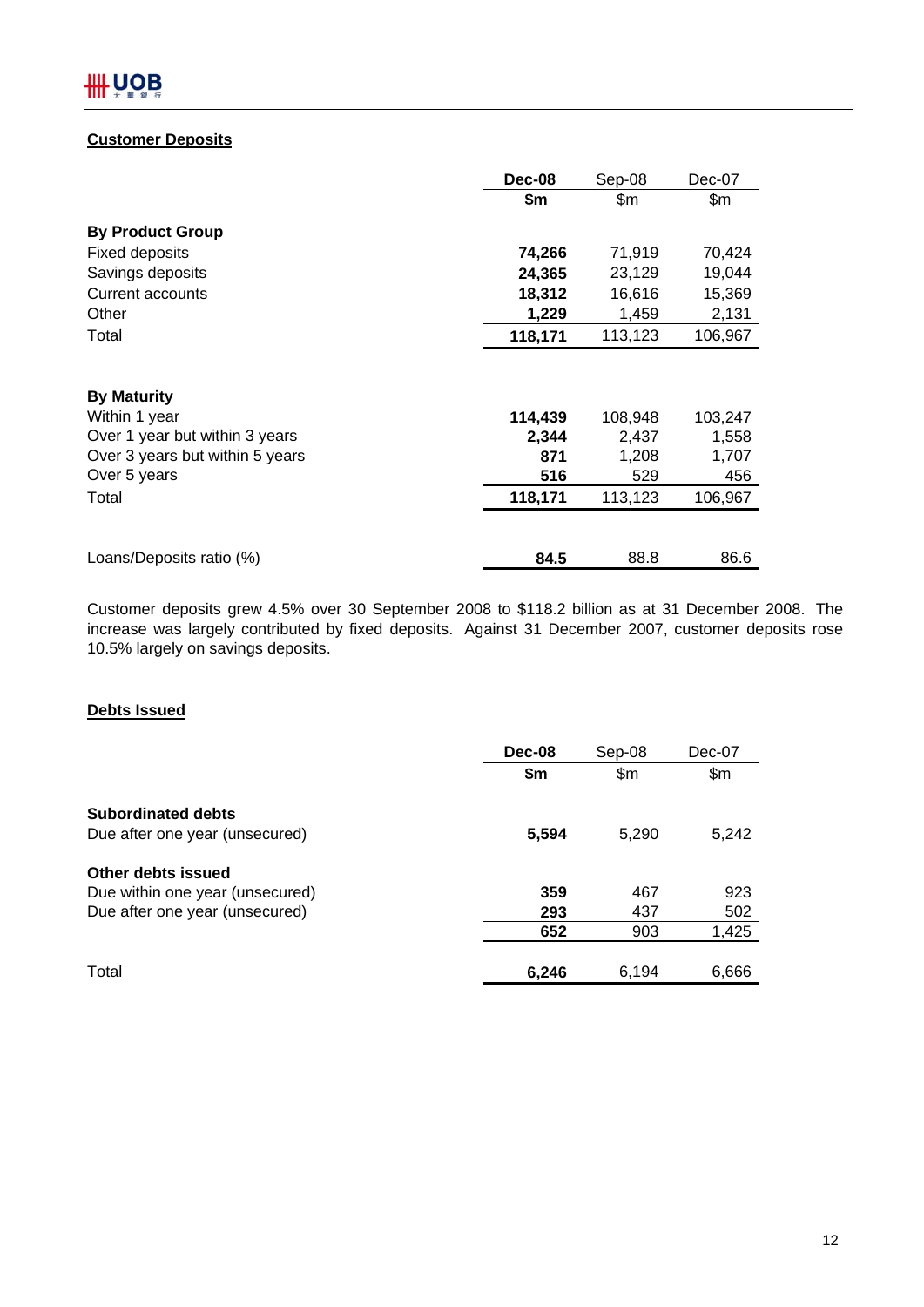# **Shareholders' Equity**

|                                                    | Dec-08 | Sep-08 | Dec-07 |
|----------------------------------------------------|--------|--------|--------|
|                                                    | \$m    | \$m    | \$m    |
| Shareholders' equity                               | 15,573 | 17.155 | 17,329 |
| Add: Revaluation surplus                           | 2.989  | 3.267  | 3,263  |
| Shareholders' equity including revaluation surplus | 18,562 | 20.422 | 20,592 |

Shareholders' equity decreased 9.2% over 30 September 2008 to \$15.6 billion as at 31 December 2008, largely due to higher revaluation loss on available-for-sale assets. Against 31 December 2007, it decreased 10.1% as a result of the revaluation loss on available-for-sale assets, partly offset by the issuance of S\$1.32 billion Class E non-cumulative non-convertible preference shares.

As at 31 December 2008, revaluation surplus of \$3.0 billion on the Group's properties was not recognised in the financial statements.

# **Changes in Issued Shares of the Bank**

|                                                                                                        | Number of shares ('000) |           |           |           |  |
|--------------------------------------------------------------------------------------------------------|-------------------------|-----------|-----------|-----------|--|
|                                                                                                        | 2008                    | 2007      | 4Q08      | 4Q07      |  |
| <b>Ordinary shares</b> (excluding treasury shares)                                                     |                         |           |           |           |  |
| Balance at beginning of period                                                                         | 1,512,163               | 1,523,276 | 1,505,611 | 1,515,044 |  |
| Exercise of share options granted under the                                                            |                         |           |           |           |  |
| UOB 1999 Share Option Scheme                                                                           | 171                     | 484       |           | 4         |  |
| Share buyback - held in treasury                                                                       | (6, 723)                | (11, 597) |           | (2,885)   |  |
| Balance at end of period                                                                               | 1,505,611               | 1,512,163 | 1,505,611 | 1,512,163 |  |
| <b>Preference shares</b>                                                                               |                         |           |           |           |  |
| Issue of Class E non-cumulative non-convertible                                                        |                         |           |           |           |  |
| preference shares on 15 September 2008/                                                                |                         |           |           |           |  |
| balance at end of period                                                                               | 13,200                  |           | 13,200    |           |  |
|                                                                                                        |                         |           |           |           |  |
|                                                                                                        | Dec-08                  | Sep-08    | $Dec-07$  |           |  |
|                                                                                                        | '000                    | '000      | '000      |           |  |
| Number of new shares that would have been issued<br>upon exercise of all outstanding options under the |                         |           |           |           |  |
| UOB 1999 Share Option Scheme                                                                           | 269                     | 269       | 453       |           |  |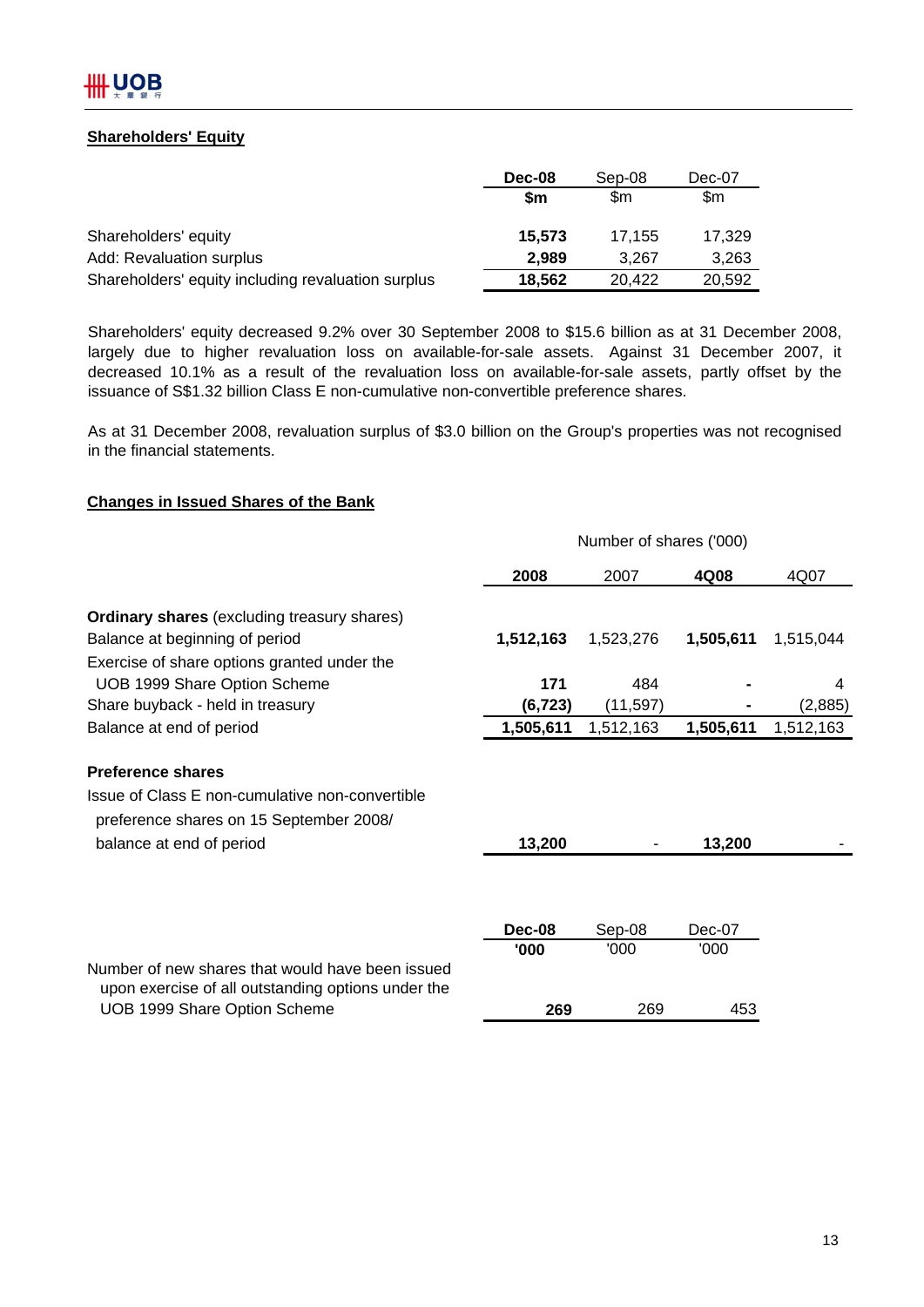# **Non-Performing Assets**

|                                                                                                  | <b>Dec-08</b> | Sep-08 | Dec-07         |
|--------------------------------------------------------------------------------------------------|---------------|--------|----------------|
| Non-Performing Assets ("NPA") (\$m)                                                              |               |        |                |
| Loans ("NPL")                                                                                    | 2,062         | 1,629  | 1,713          |
| Debt securities                                                                                  | 243           | 314    | $\overline{2}$ |
| Total                                                                                            | 2,305         | 1,943  | 1,715          |
| <b>By grading</b>                                                                                |               |        |                |
| Substandard                                                                                      | 1,397         | 971    | 1,106          |
| Doubtful                                                                                         | 268           | 247    | 76             |
| Loss                                                                                             | 640           | 725    | 533            |
| Total                                                                                            | 2,305         | 1,943  | 1,715          |
| By security coverage                                                                             |               |        |                |
| Secured                                                                                          | 1,054         | 868    | 1,001          |
| Unsecured                                                                                        | 1,251         | 1,075  | 714            |
| Total                                                                                            | 2,305         | 1,943  | 1,715          |
| By ageing $1$                                                                                    |               |        |                |
| Current                                                                                          | 501           | 514    | 203            |
| Within 90 days                                                                                   | 417           | 175    | 216            |
| Over 90 to 180 days                                                                              | 344           | 158    | 202            |
| Over 180 days                                                                                    | 1,043         | 1,096  | 1,094          |
| Total                                                                                            | 2,305         | 1,943  | 1,715          |
| <b>Cumulative Impairment (\$m)</b>                                                               |               |        |                |
| Individual                                                                                       | 1,008         | 973    | 647            |
| Collective                                                                                       | 1,540         | 1,442  | 1,270          |
| Total                                                                                            | 2,548         | 2,415  | 1,917          |
| Ratios (%)                                                                                       |               |        |                |
| NPA ratio <sup>2</sup>                                                                           | $1.2$         | 1.0    | 1.0            |
| Cumulative impairment as % of NPA                                                                | 110.5         | 124.3  | 111.8          |
| NPL ratio <sup>3</sup>                                                                           | 2.0           | 1.5    | 1.8            |
| Cumulative impairment as % of NPL <sup>4</sup>                                                   | 106.4         | 127.3  | 111.8          |
| Cumulative impairment as % of gross customer loans <sup>4</sup><br>Collective impairment as % of | 2.1           | 2.0    | 2.0            |
| gross customer loans net of individual impairment <sup>4</sup>                                   | $1.4$         | 1.4    | 1.4            |

Group NPA of \$2,305 million as at 31 December 2008 constituted 1.2% (30 September 2008 and 31 December 2007: 1.0%) of total assets.

Group NPL ratio increased to 2.0% from 1.5% and 1.8% as at 30 September 2008 and 31 December 2007 respectively, reflecting the difficult global economic conditions.

**Notes:**

and aged accordingly. 1 Where payment of interest or principal of an account is overdue, all outstanding balances of that account are deemed non-current

<sup>2</sup> Refer to non-performing assets (excluding contingent assets) as a percentage of total assets.

<sup>3</sup> Refer to non-performing loans (excluding debt securities and contingent assets) as a percentage of gross customer loans.

<sup>4</sup> Debt securities and contingent assets are excluded from the computation.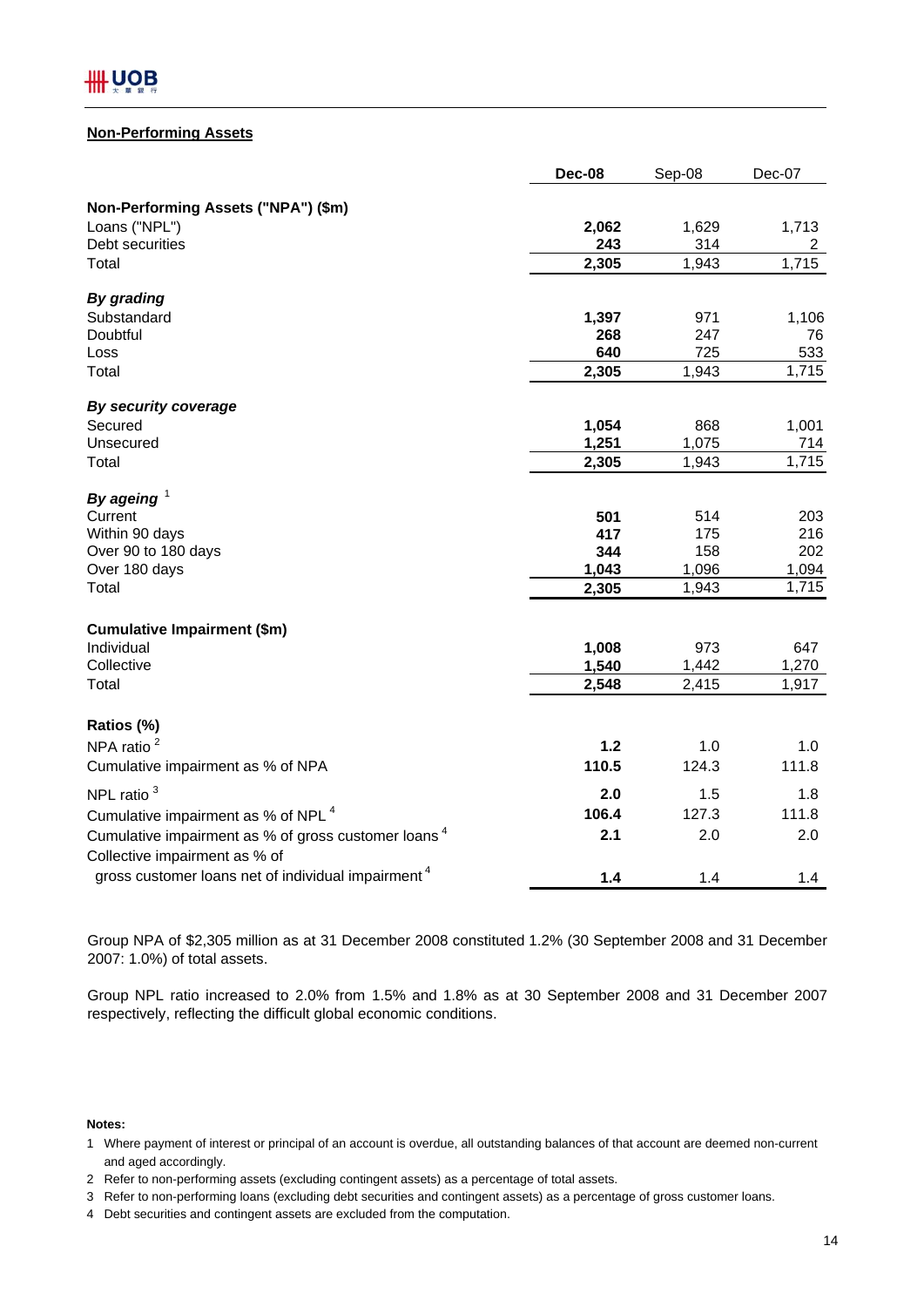# **III UOB**

# **Non-Performing Assets** *(cont'd)*

|                      | <b>NPA</b> | <b>Cumulative</b><br>Impairment | <b>NPL</b><br>Ratio | <b>Secured</b><br><b>NPL</b><br>as % of<br>respective<br><b>NPL</b> | <b>Cumulative</b><br>Impairment<br>as % of<br>respective<br><b>NPL</b> |
|----------------------|------------|---------------------------------|---------------------|---------------------------------------------------------------------|------------------------------------------------------------------------|
|                      | \$m\$      | \$m                             | %                   | $\frac{1}{2}$                                                       | $\frac{0}{0}$                                                          |
| <b>NPA by Region</b> |            |                                 |                     |                                                                     |                                                                        |
| Singapore            |            |                                 |                     |                                                                     |                                                                        |
| <b>Dec 08</b>        | 808        | 1,230                           | $1.1$               | 51.1                                                                | 140.3                                                                  |
| Sep 08               | 699        | 1,131                           | 0.8                 | 56.5                                                                | 171.9                                                                  |
| Dec 07               | 630        | 728                             | 1.1                 | 60.2                                                                | 115.6                                                                  |
| Malaysia             |            |                                 |                     |                                                                     |                                                                        |
| <b>Dec 08</b>        | 547        | 374                             | 4.5                 | 57.4                                                                | 68.4                                                                   |
| Sep 08               | 511        | 371                             | 4.1                 | 57.1                                                                | 72.6                                                                   |
| Dec 07               | 495        | 368                             | 4.2                 | 61.8                                                                | 74.3                                                                   |
| Thailand             |            |                                 |                     |                                                                     |                                                                        |
| <b>Dec 08</b>        | 530        | 433                             | 5.4                 | 43.0                                                                | 81.8                                                                   |
| Sep 08               | 509        | 440                             | 4.8                 | 39.2                                                                | 88.3                                                                   |
| Dec 07               | 436        | 348                             | 6.5                 | 45.6                                                                | 79.8                                                                   |
| Indonesia            |            |                                 |                     |                                                                     |                                                                        |
| <b>Dec 08</b>        | 72         | 90                              | 2.0                 | 73.6                                                                | 125.0                                                                  |
| Sep 08               | 79         | 98                              | 2.0                 | 78.5                                                                | 124.1                                                                  |
| Dec 07               | 73         | 103                             | 2.0                 | 74.0                                                                | 141.1                                                                  |
| Greater China        |            |                                 |                     |                                                                     |                                                                        |
| <b>Dec 08</b>        | 97         | 106                             | 2.2                 | 52.6                                                                | 109.3                                                                  |
| Sep 08               | 24         | 69                              | 0.6                 | 58.3                                                                | 287.5                                                                  |
| Dec 07               | 18         | 66                              | 0.6                 | 94.4                                                                | 366.7                                                                  |
| Other                |            |                                 |                     |                                                                     |                                                                        |
| <b>Dec 08</b>        | 251        | 315                             | 2.3                 | 43.0                                                                | 125.5                                                                  |
| Sep 08               | 121        | 306                             | 1.1                 | 47.9                                                                | 252.9                                                                  |
| Dec 07               | 63         | 304                             | 0.6                 | 73.0                                                                | 482.5                                                                  |
| Group                |            |                                 |                     |                                                                     |                                                                        |
| Dec 08               | 2,305      | 2,548                           | 2.0                 | 51.1                                                                | 106.4                                                                  |
| Sep 08               | 1,943      | 2,415                           | 1.5                 | 53.3                                                                | 127.3                                                                  |
| Dec 07               | 1,715      | 1,917                           | 1.8                 | 58.4                                                                | 111.8                                                                  |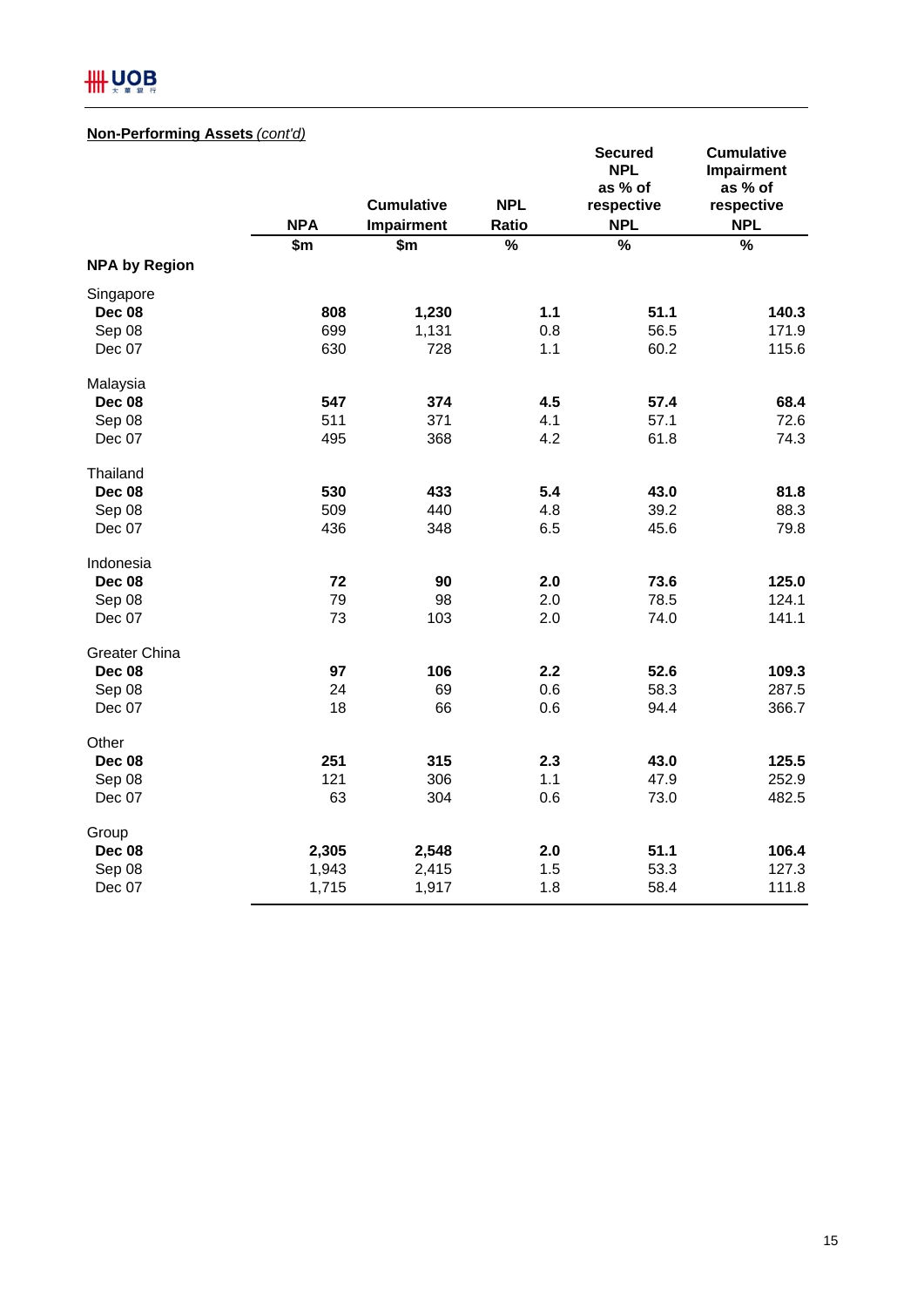# **Non-Performing Assets** *(cont'd)*

|                                       | Dec-08     |                   | Sep-08     |            | $Dec-07$   |            |  |
|---------------------------------------|------------|-------------------|------------|------------|------------|------------|--|
|                                       |            | <b>Individual</b> | Individual |            |            | Individual |  |
|                                       | <b>NPA</b> | Impairment        | <b>NPA</b> | Impairment | <b>NPA</b> | Impairment |  |
|                                       | \$m        | \$m               | \$m        | \$m        | \$m        | \$m        |  |
| <b>NPA by Industry</b>                |            |                   |            |            |            |            |  |
| Transport, storage and                |            |                   |            |            |            |            |  |
| communication                         | 18         | 14                | 17         | 13         | 20         | 12         |  |
| Building and construction             | 152        | 52                | 114        | 44         | 145        | 46         |  |
| Manufacturing                         | 539        | 263               | 398        | 213        | 418        | 206        |  |
| <b>Financial institutions</b>         | 533        | 301               | 490        | 362        | 181        | 35         |  |
| General commerce                      | 411        | 191               | 307        | 162        | 347        | 171        |  |
| Professionals and private individuals | 269        | 98                | 255        | 96         | 272        | 111        |  |
| Housing loans                         | 286        | 32                | 263        | 28         | 263        | 35         |  |
| Other                                 | 97         | 57                | 99         | 55         | 69         | 31         |  |
|                                       | 2,305      | 1,008             | 1,943      | 973        | 1,715      | 647        |  |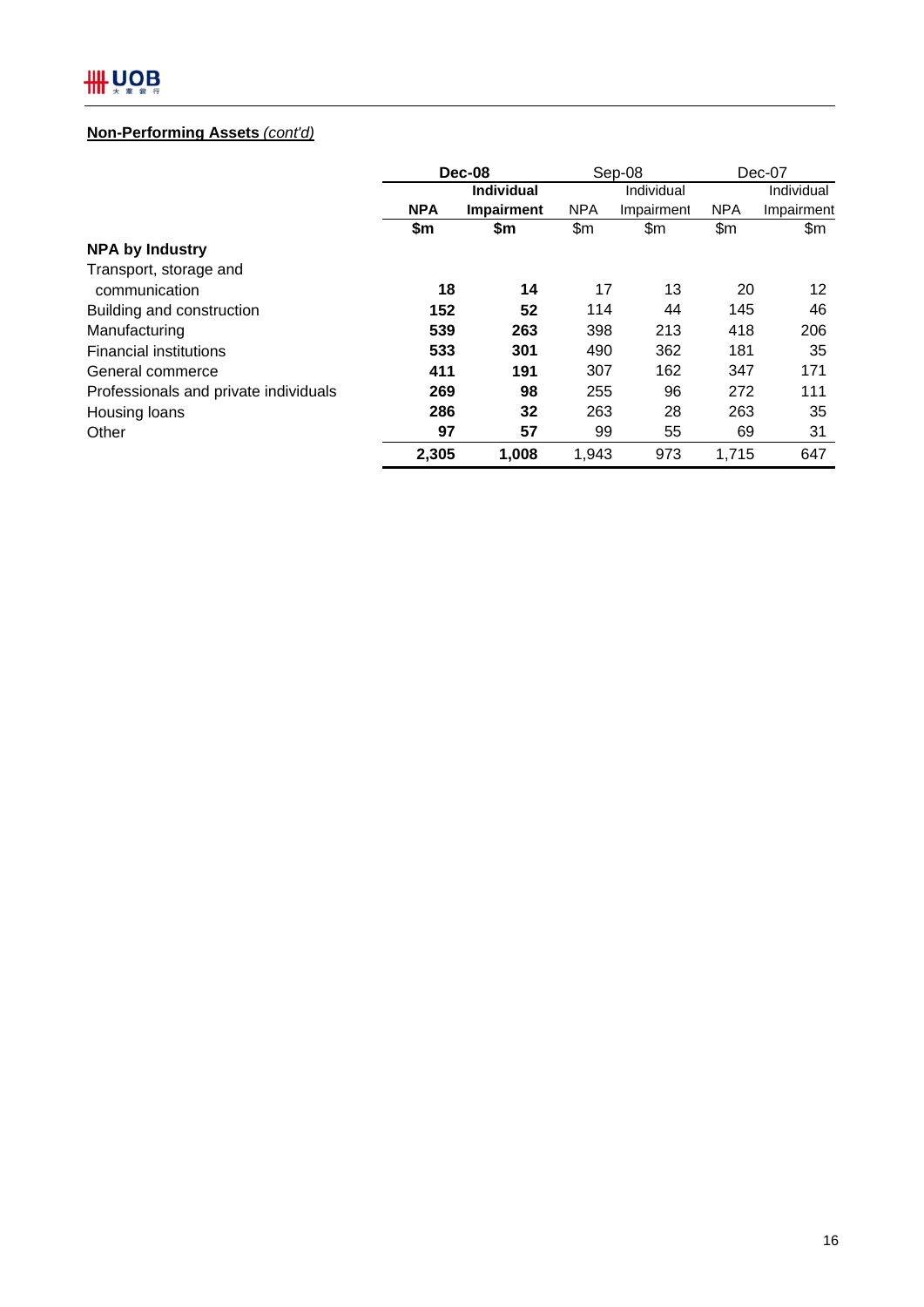# **Performance by Business Segment**

|                                                      | <b>PFS</b>  | <b>IFS</b>  | <b>GMIM</b>    | Other | <b>Total</b> |
|------------------------------------------------------|-------------|-------------|----------------|-------|--------------|
|                                                      | \$m         | \$m         | \$m            | \$m   | \$m          |
| 2008                                                 |             |             |                |       |              |
| Operating income                                     | 1,853       | 2,097       | 1,200          | 100   | 5,250        |
| Operating expenses                                   | (931)       | (689)       | (348)          | (3)   | (1, 971)     |
| Amortisation/impairment charges                      |             |             |                |       |              |
| Intangible assets                                    | (3)         | (8)         | ۰              |       | (11)         |
| Loans and other assets                               | (49)        | (369)       | (157)          | (232) | (807)        |
| <b>Segment profit</b>                                | 870         | 1,031       | 695            | (135) | 2,461        |
| Unallocated corporate expenses                       |             |             |                |       | (79)         |
| Share of profit of associates                        |             |             |                |       | 103          |
| Profit before tax                                    |             |             |                |       | 2,485        |
|                                                      | 37,216      | 67,287      | 71,026         | 1,946 | 177,475      |
| <b>Segment assets</b>                                | 1,181       | 2,286       | 664            | 80    | 4,211        |
| Intangible assets                                    |             |             |                |       |              |
| Investment in associates                             |             |             |                |       | 1,096<br>159 |
| Unallocated assets<br><b>Total assets</b>            |             |             |                |       | 182,941      |
|                                                      |             |             |                |       |              |
| <b>Segment liabilities</b>                           | 62,922      | 52,614      | 49,605         | 1,322 | 166,463      |
| Unallocated liabilities                              |             |             |                |       | 759          |
| <b>Total liabilities</b>                             |             |             |                |       | 167,222      |
|                                                      |             |             |                |       |              |
| <b>Other information</b>                             |             |             |                |       |              |
| Gross customer loans                                 | 36,868      | 65,165      |                |       | 102,033      |
| Non-performing assets                                | 555         | 1,750       |                |       | 2,305        |
| Capital expenditure                                  | 65          | 63          | 15             | 70    | 213          |
| Depreciation of assets                               | 46          | 46          | 10             | 32    | 134          |
| 2007                                                 |             |             |                |       |              |
|                                                      |             |             |                |       | 4,872        |
| Operating income                                     | 1,714       | 2,041       | 1,128          | (11)  | (1,949)      |
| Operating expenses                                   | (835)       | (626)       | (416)          | (72)  |              |
| Amortisation/impairment charges<br>Intangible assets |             |             | $\blacksquare$ |       | (11)         |
| Loans and other assets                               | (4)<br>(59) | (7)<br>(64) | (65)           | (112) | (300)        |
| <b>Segment profit</b>                                | 816         | 1,344       | 647            | (195) | 2,612        |
| Unallocated corporate expenses                       |             |             |                |       | (69)         |
| Share of profit of associates                        |             |             |                |       | 207          |
| Profit before tax                                    |             |             |                |       | 2,750        |
|                                                      |             |             |                |       |              |
| <b>Segment assets</b>                                | 34,138      | 63,140      | 70,224         | 1,841 | 169,343      |
| Intangible assets                                    | 1,191       | 2,324       | 670            | 80    | 4,265        |
| Investment in associates                             |             |             |                |       | 1,261        |
| Unallocated assets                                   |             |             |                |       | 81           |
| Total assets                                         |             |             |                |       | 174,950      |
|                                                      |             |             |                |       |              |
| <b>Segment liabilities</b>                           | 55,587      | 48,758      | 50,030         | 1,972 | 156,347      |
| Unallocated liabilities                              |             |             |                |       | 877          |
| <b>Total liabilities</b>                             |             |             |                |       | 157,224      |
| <b>Other information</b>                             |             |             |                |       |              |
| Gross customer loans                                 | 33,819      | 60,764      |                |       | 94,583       |
| Non-performing assets                                | 535         | 1,180       |                |       | 1,715        |
| Capital expenditure                                  | 51          | 55          | 6              | 315   | 427          |
| Depreciation of assets                               | 50          | 51          | 10             | 30    | 141          |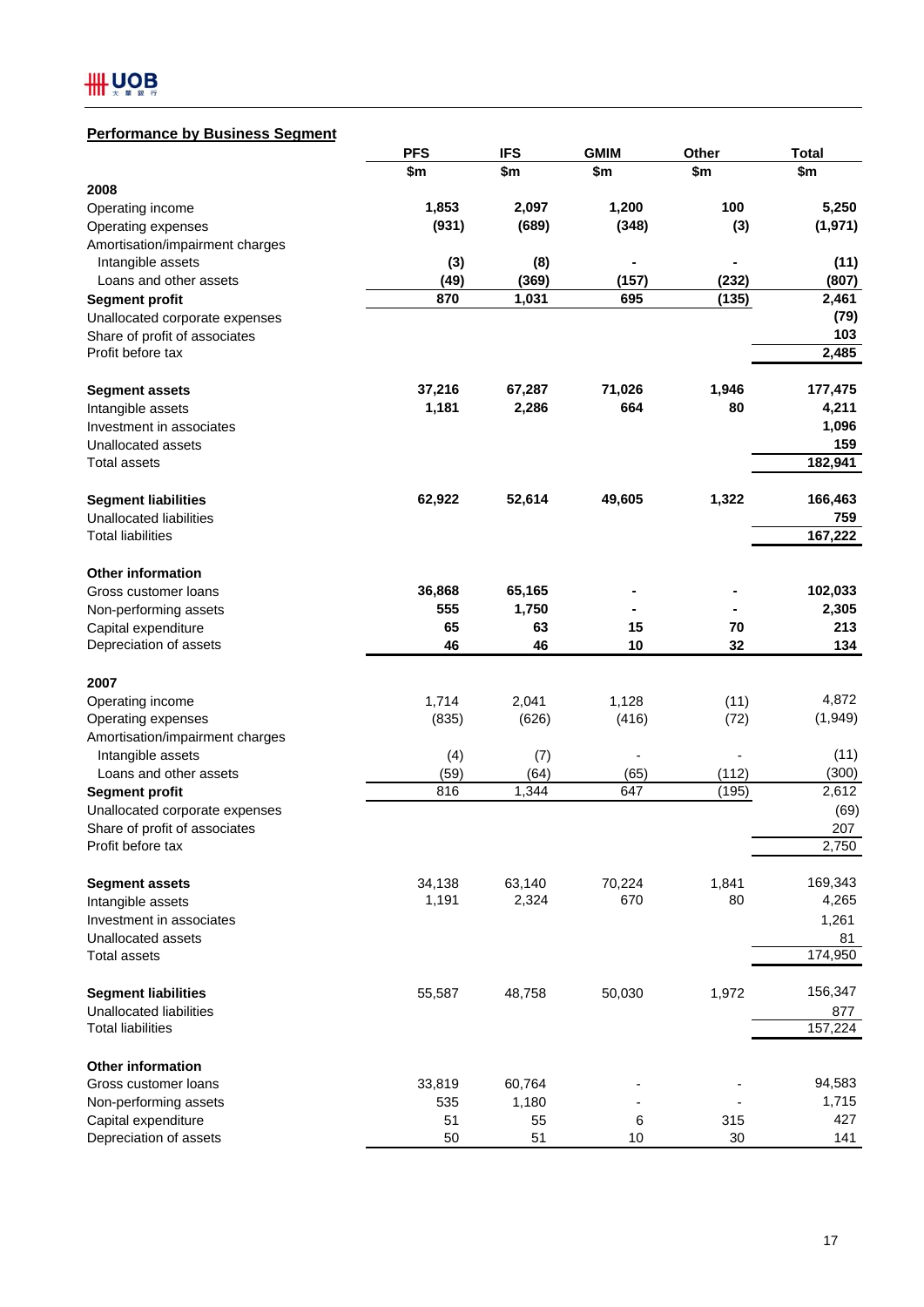## **Performance by Business Segment** *(cont'd)*

The Group's businesses are organised into the following four segments based on the types of products and services that it provides:

#### **Personal Financial Services ("PFS")**

PFS segment covers Consumer, Privilege and Private Banking. Consumer Banking serves the mass individual customers with a wide range of products and services, including deposits, loans, investments, credit and debit cards and life assurance products. Privilege Banking provides an extended range of financial services, including wealth management, offshore and restricted products such as structured notes, funds of hedge funds, and high networth insurance plans to the wealthy and affluent customers. For the accredited investors and high networth individuals, Private Banking provides an elevated level of personal financial services and consultation.

Segment profit rose 6.6% to \$870 million in 2008. The increase was mainly from higher net interest income driven by loan growth, and lower impairment charges on loans. These were partly negated by higher revenue-related expenses in line with increased business activities.

#### **Institutional Financial Services ("IFS")**

IFS segment encompasses Commercial Banking, Corporate Banking, Corporate Finance, Debt Capital Markets, Venture Management and Alternative Investments. Commercial Banking serves the small and medium-sized enterprises. Corporate Banking serves large local corporations, government-linked companies and agencies, including non-bank financial institutions. Both Commercial Banking and Corporate Banking provide customers with a broad range of products and services that include current accounts, deposits, lending, asset finance, trade finance, structured finance, cash management and cross-border payments. Corporate Finance provides services that include lead managing and underwriting equity offerings and corporate advisory services. Debt Capital Markets specialises in solution-based structures to meet clients' financing requirements in structuring, underwriting and arranging syndicated loans for general corporate needs, leveraged buy-outs, project and structured finance, and underwriting and lead managing bond issues. Venture Management manages, advises and invests in private equity funds on behalf of the Group and third-party investors while Alternative Investments invests in third-party funds on behalf of the Group.

Segment profit reduced 23.3% to \$1,031 million in 2008. The decrease was mainly due to higher impairment charges on loans and lower gain from disposal of foreclosed securities. These were partly negated by higher net interest income and loan-related fee income on account of the strong loan growth from Singapore operations.

#### **Global Markets and Investment Management ("GMIM")**

GMIM segment provides a comprehensive range of treasury products and services, including foreign exchange, money market, fixed income, derivatives, margin trading, futures broking, gold products, as well as an array of structured products. It is a dominant player in Singapore dollar treasury instruments as well as a provider of banknote services in the region. It also engages in asset management, proprietary investment activities and management of excess liquidity and capital funds.

Segment profit increased 7.4% to \$695 million in 2008. The increase was mainly attributed to higher income from money market activities and higher realised gain on investment securities. These were partially negated by mark-tomarket losses on trading portfolio due to the global financial crisis, as well as lower contribution from asset management activities.

#### **Other**

Other segment includes property-related activities, insurance businesses and income and expenses not attributable to other business segments.

Segment loss reduced 30.8% to \$135 million in 2008. The lower loss was mainly due to higher realised gain on investment securities and higher rental income on properties. These were partly offset by higher collective impairment provided in the light of the global economic uncertainty, as well as on the expanded loan base.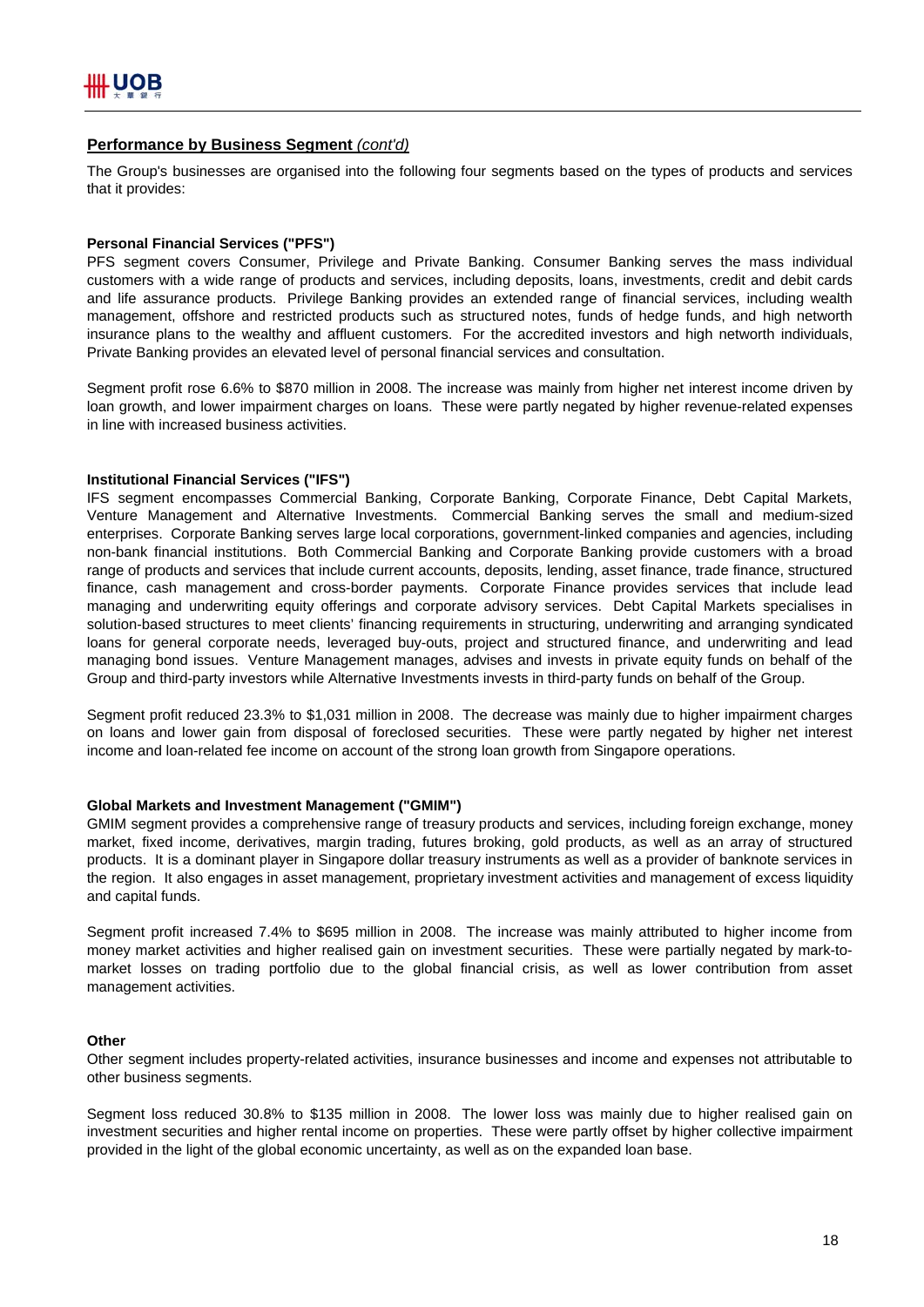

# **Performance by Geographical Segment** <sup>1</sup>

|                               | 2008  | 2007  | 4Q08  | 3Q08  | 4Q07  |
|-------------------------------|-------|-------|-------|-------|-------|
|                               | \$m   | \$m   | \$m   | \$m\$ | \$m\$ |
| <b>Total Operating Income</b> |       |       |       |       |       |
| Singapore                     | 3,380 | 2,980 | 890   | 751   | 780   |
| Malaysia                      | 548   | 568   | 140   | 128   | 152   |
| Thailand                      | 459   | 443   | 116   | 114   | 122   |
| Indonesia                     | 286   | 258   | 80    | 75    | 52    |
| Greater China                 | 158   | 154   | 41    | 41    | 36    |
| Other                         | 419   | 469   | 83    | 105   | 134   |
| Total                         | 5,250 | 4,872 | 1,348 | 1,213 | 1,275 |
|                               |       |       |       |       |       |
| <b>Profit before Tax</b>      |       |       |       |       |       |
| Singapore                     | 1,907 | 1,963 | 399   | 421   | 447   |
| Malaysia                      | 235   | 296   | 66    | 60    | 77    |
| Thailand                      | 77    | 16    | 11    | 25    | 22    |
| Indonesia                     | 107   | 134   | 31    | 26    | 22    |
| Greater China <sup>2</sup>    | 5     | 54    | (26)  | 14    | (9)   |
| Other                         | 165   | 298   | (31)  | 38    | 80    |
|                               | 2,496 | 2,761 | 450   | 583   | 639   |
| Intangible assets amortised   | (11)  | (11)  | (2)   | (3)   | (2)   |
| Total                         | 2,485 | 2,750 | 448   | 580   | 637   |

Singapore and the regional countries accounted for 76.4% and 16.8% of the Group's pre-tax profit in 2008 respectively.

| Dec-08  | Sep-08  | Dec-07  |
|---------|---------|---------|
| \$m     | \$m     | \$m     |
|         |         |         |
| 120,064 | 118,760 | 111,305 |
| 17,354  | 16,903  | 15,771  |
| 8,902   | 8,779   | 9,740   |
| 4,082   | 4,359   | 3,943   |
| 8,597   | 7,963   | 7,644   |
| 19,731  | 20,427  | 22,282  |
| 178,730 | 177,190 | 170,685 |
| 4,211   | 4,245   | 4,265   |
| 182,941 | 181,436 | 174,950 |
|         |         |         |

#### **Notes:**

1 Based on the location where the transactions and assets are booked which approximates that based on the location of the customers and assets. Information is stated after elimination of inter-segment transactions.

2 Excluding the revaluation gain/loss on the USD capital injected in United Overseas Bank (China) Limited, the pre-tax profit/(loss) for Greater China would be \$46m for 2008, (\$27m) for 4Q08 and \$16m for 3Q08. The USD capital was funded by borrowing of the same currency and amount in Singapore.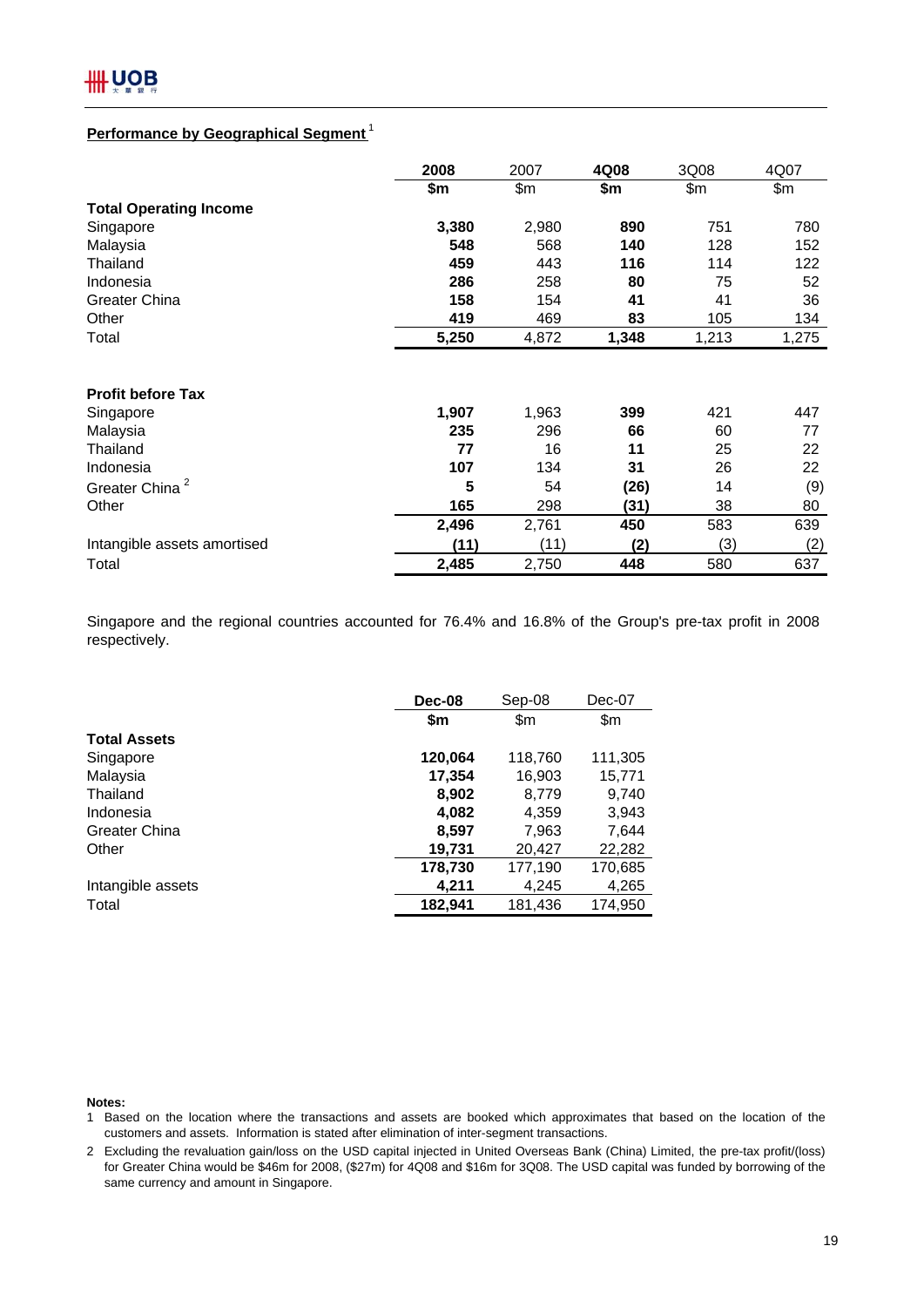# **Capital Adequacy Ratios**

|                                        | <b>Dec-08</b> | Sep-08   | Dec-07  |
|----------------------------------------|---------------|----------|---------|
|                                        | \$m           | \$m\$    | \$m     |
| <b>Tier 1 capital</b>                  |               |          |         |
| Share capital                          | 1,896         | 1,896    | 2,014   |
| Preference shares                      | 2,149         | 2,149    | 832     |
| Disclosed reserves/other               | 13,251        | 13,969   | 13,894  |
| Capital deductions                     |               |          |         |
| Intangible assets                      | (4, 223)      | (4, 257) | (4,279) |
| Other                                  | (617)         | (580)    |         |
|                                        | 12,456        | 13,177   | 12,461  |
|                                        |               |          |         |
| <b>Upper Tier 2 capital</b>            |               |          |         |
| Cumulative collective impairment/other | 478           | 708      | 1,511   |
| Subordinated notes                     | 5,259         | 4,974    | 5,196   |
| Capital deductions                     | (617)         | (580)    |         |
|                                        | 5,120         | 5,102    | 6,707   |
| Capital deductions                     |               |          | (1,086) |
| <b>Total capital</b>                   | 17,576        | 18,279   | 18,082  |
|                                        |               |          |         |
| Risk-weighted assets <sup>1</sup>      | 114,712       | 118,044  | 124,772 |
| Capital adequacy ratios ("CAR")        |               |          |         |
| Tier 1                                 | 10.9%         | 11.2%    | 10.0%   |
| Total                                  | 15.3%         | 15.5%    | 14.5%   |

The Group adopted Basel II framework for its CAR computation in accordance with the revised MAS Notice 637 with effect from January 2008.

Group Tier 1 and total CAR decreased over 30 September 2008 to 10.9% and 15.3% as at 31 December 2008 respectively. The decrease was mainly due to lower reserves arising largely from revaluation loss on available-for-sale assets, partly offset by lower risk-weighted assets.

Group Tier 1 CAR and total CAR as at 31 December 2008 were 4.9% points and 5.3% points above the minimum 6% and 10% required by MAS respectively.

#### **Note:**

<sup>1</sup> Include operational risk with effect from January 2008 and market risk.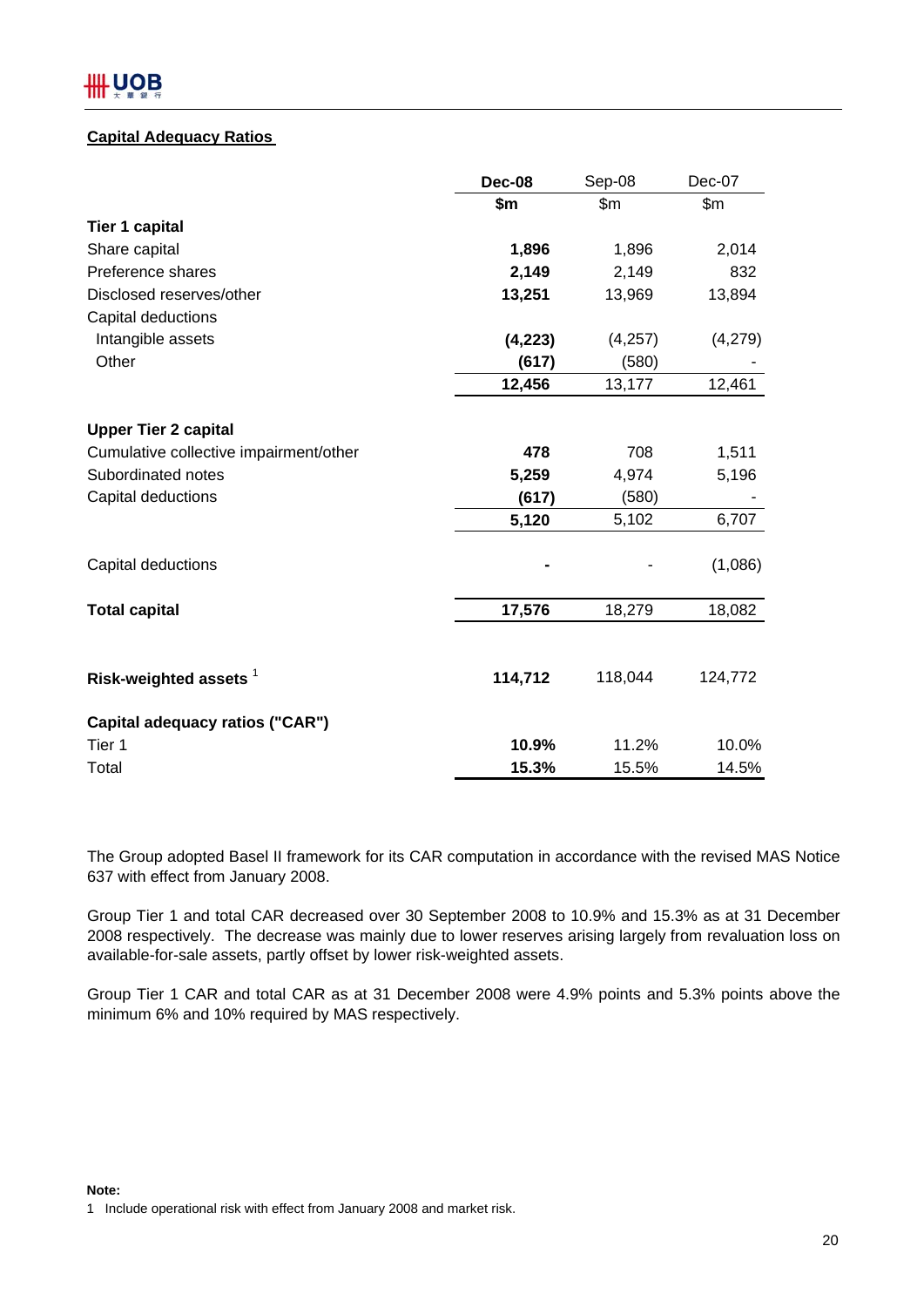# **Consolidated Profit and Loss Account (Audited)**

|                                                                                      | 2008      | 2007          | $+/(-)$        | 4Q08 <sup>1</sup>       | 3Q08 <sup>1</sup> | $+$ /(-)        | 4Q07 <sup>1</sup> | $+$ /(-)     |
|--------------------------------------------------------------------------------------|-----------|---------------|----------------|-------------------------|-------------------|-----------------|-------------------|--------------|
|                                                                                      | \$m       | $\mathsf{Sm}$ | $\%$           | \$m                     | $\mathsf{Sm}$     | $\%$            | \$m               | $\%$         |
| Interest income                                                                      | 6,855     | 7,371         | (7.0)          | 1,662                   | 1,727             | (3.8)           | 1,794             | (7.4)        |
| Less: Interest expense                                                               | 3,280     | 4,390         | (25.3)         | 705                     | 834               | (15.5)          | 1,051             | (32.9)       |
| Net interest income                                                                  | 3,576     | 2,980         | 20.0           | 957                     | 893               | 7.2             | 743               | 28.8         |
| Dividend income                                                                      | 64        | 54            | 20.3           | 9                       | 12                | (22.7)          | 6                 | 50.9         |
| Fee and commission income                                                            | 1,095     | 1,278         | (14.3)         | 229                     | 274               | (16.5)          | 370               | (38.2)       |
| Rental income                                                                        | 112       | 77            | 45.7           | 31                      | 29                | 5.1             | 22                | 38.4         |
| Other operating income                                                               | 404       | 484           | (16.5)         | 122                     | 5                 | <b>NM</b>       | 133               | (8.4)        |
| Non-interest income                                                                  | 1,675     | 1,892         | (11.5)         | 391                     | 319               | 22.3            | 532               | (26.5)       |
| <b>Total operating income</b>                                                        | 5,250     | 4,872         | 7.8            | 1,348                   | 1,213             | 11.2            | 1,275             | 5.7          |
| Less: Staff costs                                                                    | 1,082     | 1,046         | 3.5            | 274                     | 262               | 4.6             | 279               | (1.7)        |
| Other operating expenses                                                             | 968       | 972           | (0.5)          | 257                     | 242               | 6.5             | 277               | (7.1)        |
| <b>Total operating expenses</b>                                                      | 2,050     | 2,018         | 1.6            | 532                     | 504               | 5.5             | 556               | (4.4)        |
| Operating profit before amortisation/<br>impairment charges                          | 3,200     | 2,854         | 12.1           | 817                     | 709               | 15.2            | 719               | 13.5         |
| Less: Amortisation/impairment charges<br>Intangible assets<br>Loans and other assets | 11<br>807 | 11<br>300     | (4.8)<br>169.1 | $\boldsymbol{2}$<br>381 | 3<br>158          | (18.6)<br>141.5 | 2<br>128          | 4.9<br>197.9 |
| Operating profit after amortisation/<br>impairment charges                           | 2,382     | 2,543         | (6.3)          | 434                     | 548               | (20.9)          | 589               | (26.4)       |
| Share of profit of associates                                                        | 103       | 207           | (50.5)         | 14                      | 32                | (56.6)          | 48                | (70.6)       |
| Profit before tax                                                                    | 2,485     | 2,750         | (9.6)          | 448                     | 580               | (22.9)          | 637               | (29.8)       |
| Less: Tax                                                                            | 521       | 573           | (9.2)          | 109                     | 97                | 12.4            | 117               | (6.7)        |
| Profit for the financial period                                                      | 1,964     | 2,177         | (9.8)          | 339                     | 484               | (30.0)          | 521               | (34.9)       |
| Attributable to:                                                                     |           |               |                |                         |                   |                 |                   |              |
| <b>Equity holders of the Bank</b>                                                    | 1,937     | 2,109         | (8.2)          | 332                     | 475               | (30.1)          | 506               | (34.4)       |
| Minority interests                                                                   | 27        | 67            | (59.1)         | $\overline{\mathbf{r}}$ | 9                 | (19.3)          | 15                | (52.9)       |
|                                                                                      | 1,964     | 2,177         | (9.8)          | 339                     | 484               | (30.0)          | 521               | (34.9)       |
| <b>Total operating income</b>                                                        |           |               |                |                         |                   |                 |                   |              |
| <b>First Half</b>                                                                    | 2,690     | 2,490         | 8.0            |                         |                   |                 |                   |              |
| Second Half                                                                          | 2,561     | 2,382         | $7.5$          |                         |                   |                 |                   |              |
| Profit for the financial year attributed<br>to equity holders of the Bank            |           |               |                |                         |                   |                 |                   |              |
| <b>First Half</b>                                                                    | 1,130     | 1,103         | 2.5            |                         |                   |                 |                   |              |
| Second Half                                                                          | 807       | 1,007         | (19.8)         |                         |                   |                 |                   |              |
| Earnings per ordinary share (\$) <sup>2</sup>                                        |           |               |                |                         |                   |                 |                   |              |
| Basic                                                                                | 1.25      | 1.36          | (8.1)          | 0.81                    | 1.23              | (34.1)          | 1.31              | (38.2)       |
| Diluted                                                                              | 1.24      | 1.36          | (8.8)          | 0.81                    | 1.23              | (34.1)          | 1.31              | (38.2)       |

2 Annualised for quarters.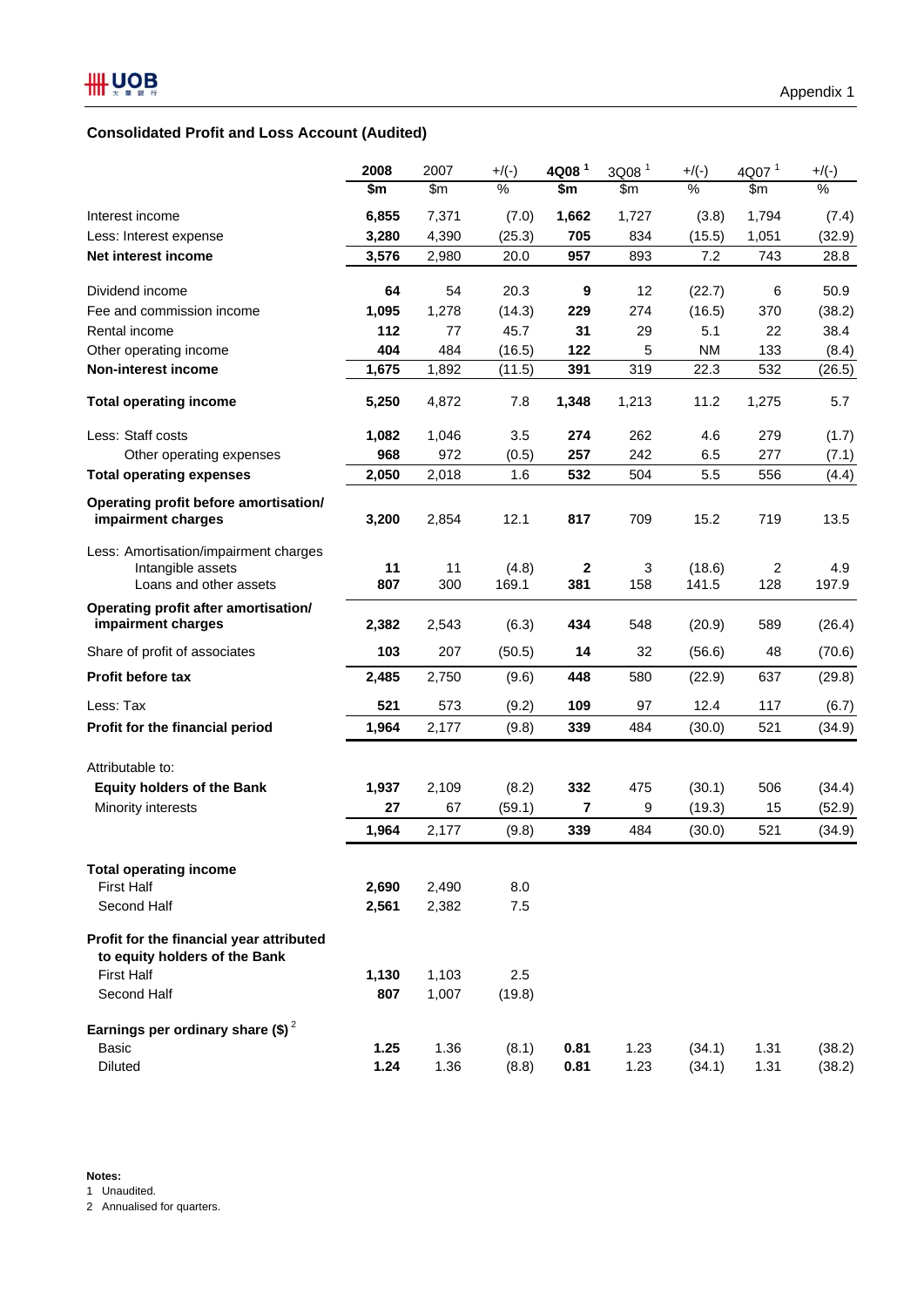# **Consolidated Balance Sheet (Audited)**

|                                                        | Dec-08            | Sep-08 $1$        | Dec-07            |
|--------------------------------------------------------|-------------------|-------------------|-------------------|
|                                                        | \$m               | \$m               | \$m\$             |
| <b>Equity</b>                                          |                   |                   |                   |
| Share capital                                          | 4,045             | 4,045             | 2,845             |
| Retained earnings                                      | 5,724             | 5,715             | 5,119             |
| Other reserves                                         | 5,804             | 7,396             | 9,364             |
| Equity attributable to equity holders of the Bank      | 15,573            | 17,155            | 17,329            |
| Minority interests                                     | 146               | 368               | 398               |
| Total                                                  | 15,719            | 17,523            | 17,726            |
| <b>Liabilities</b>                                     |                   |                   |                   |
| Deposits and balances of banks                         | 28,452            | 32,649            | 32,091            |
| Deposits and balances of non-bank customers            | 118,171           | 113,123           | 106,967           |
| Bills and drafts payable                               | 1,548             | 2,043             | 1,824             |
| Other liabilities                                      | 12,805            | 9,904             | 9,675             |
| Debts issued                                           | 6,246             | 6,194             | 6,666             |
| Total                                                  | 167,222           | 163,912           | 157,224           |
| <b>Total equity and liabilities</b>                    | 182,941           | 181,436           | 174,950           |
| Assets <sup>2</sup>                                    |                   |                   |                   |
| Cash, balances and placements with central banks       | 20,290            | 17,329            | 17,667            |
| Singapore Government treasury bills and securities     | 8,969             | 6,387             | 9,134             |
| Other government treasury bills and securities         | 2,341             | 3,416             | 3,482             |
| <b>Trading securities</b>                              | 139               | 208               | 410               |
| Placements and balances with banks                     | 15,196            | 18,583            | 15,207            |
| Loans to non-bank customers                            | 99,840            | 100,433           | 92,669            |
| Investment securities                                  | 15,674            | 17,570            | 19,417            |
| Other assets                                           | 13,091            | 9,929             | 9,359             |
| Investment in associates                               | 1,096             | 1,156             | 1,261             |
| Properties and other fixed assets                      | 2,094             | 2,180             | 2,081             |
| Intangible assets                                      | 4,211             | 4,245             | 4,265             |
| Total                                                  | 182,941           | 181,436           | 174,950           |
|                                                        |                   |                   |                   |
| <b>Off-Balance Sheet Items</b>                         |                   |                   |                   |
| Contingent liabilities<br><b>Financial derivatives</b> | 12,000            | 13,827            | 13,082            |
| Commitments                                            | 368,299<br>45,232 | 418,953<br>47,941 | 388,058<br>48,359 |
|                                                        |                   |                   |                   |
| Net asset value per ordinary share (\$)                | 8.90              | 9.96              | 10.91             |

#### **Notes:**

1 Unaudited.

2 Assets pledged under repurchase agreements are included in the respective asset items.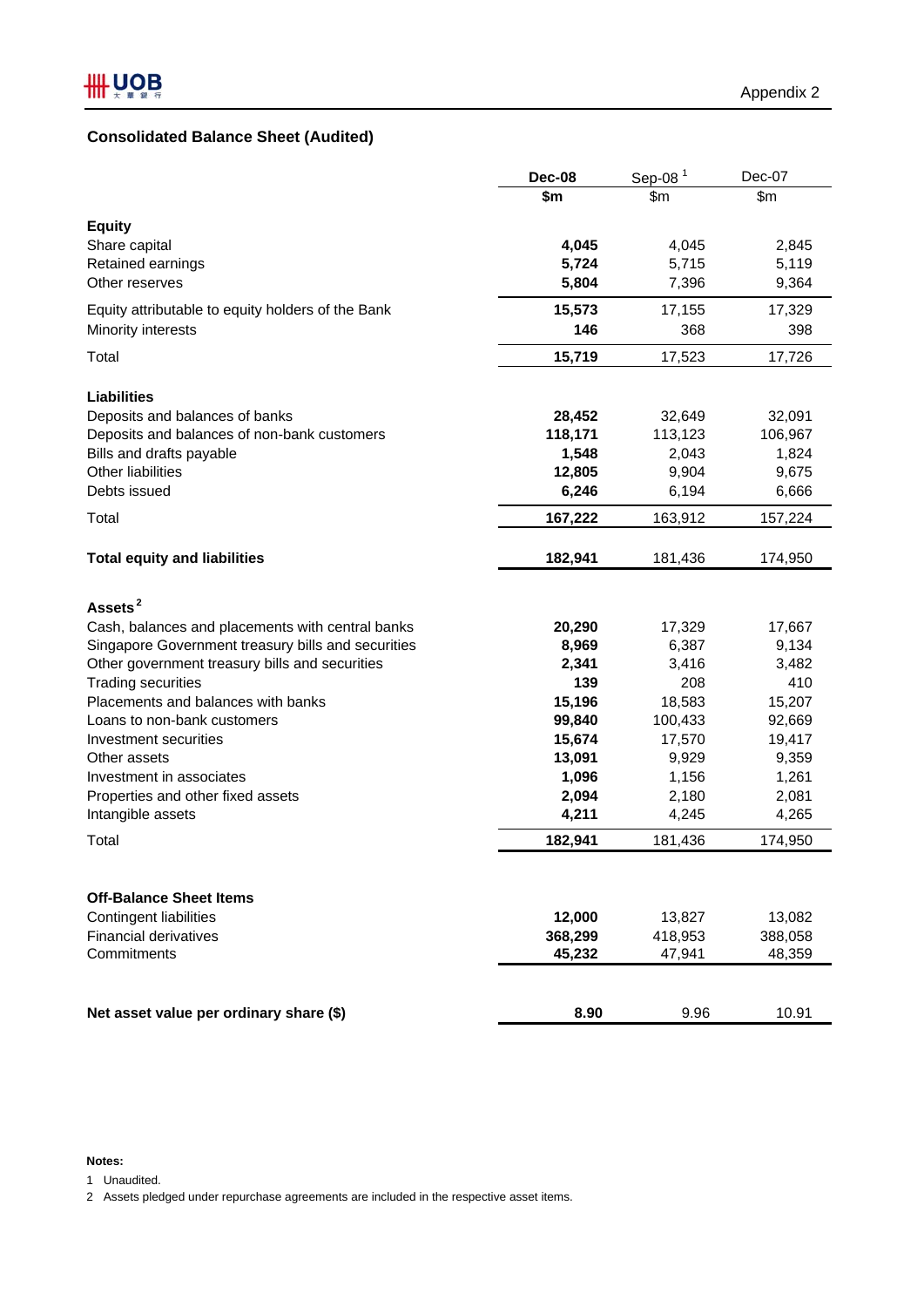# **Consolidated Statement of Changes in Equity (Audited)**

|                                                                  | Attributable to equity holders of the Bank |                                 |          |              |                 |                  |
|------------------------------------------------------------------|--------------------------------------------|---------------------------------|----------|--------------|-----------------|------------------|
|                                                                  | <b>Share</b>                               | <b>Retained</b><br><b>Other</b> |          |              | <b>Minority</b> | <b>Total</b>     |
|                                                                  | capital                                    | earnings                        | reserves | <b>Total</b> | interests       | equity           |
|                                                                  | \$m                                        | \$m                             | \$m      | \$m          | \$m             | \$m              |
| Balance at 1 January 2008                                        | 2,845                                      | 5,119                           | 9,364    | 17,329       | 398             | 17,726           |
| Currency translation adjustments                                 |                                            |                                 | (412)    | (412)        | (43)            | (455)            |
| Change in available-for-sale reserve<br>Net change in fair value |                                            |                                 | (2,986)  | (2,986)      | (13)            | (2,999)          |
| Transfer to profit and loss<br>account on disposal/impairment    |                                            |                                 | 54       | 54           | 0               | 54               |
| Change in share of associates'<br>reserves                       |                                            |                                 | (188)    | (188)        |                 | (188)            |
| Total losses recognised directly in<br>equity                    |                                            |                                 | (3, 532) | (3, 532)     | (56)            | (3,588)          |
| Profit for the financial year                                    |                                            | 1,937                           |          | 1,937        | 27              | 1,964            |
| Total gains/(losses) recognised<br>for the financial year        |                                            | 1,937                           | (3, 532) | (1, 595)     | (28)            | (1,623)          |
| <b>Transfers</b>                                                 |                                            | (312)                           | 312      |              |                 |                  |
| Change in minority interests                                     |                                            |                                 |          |              | (188)           | (188)            |
| Difference in consideration paid                                 |                                            |                                 |          |              |                 |                  |
| and minority interests acquired <sup>1</sup>                     |                                            |                                 | (356)    | (356)        |                 | (356)            |
| <b>Dividends</b>                                                 |                                            | (1,019)                         |          | (1,019)      | (34)            | (1,054)          |
| Share buyback-held in treasury                                   | (120)                                      |                                 |          | (120)        |                 | (120)            |
| Share-based compensation                                         |                                            |                                 | 15       | 15           |                 | 15               |
| Issue of shares under share                                      |                                            |                                 |          |              |                 |                  |
| option scheme                                                    | $\mathbf{2}$                               |                                 |          | $\mathbf 2$  |                 | $\mathbf{2}$     |
| Issue of Class E preference shares                               | 1,317                                      |                                 |          | 1,317        |                 | 1,317            |
| Balance at 31 December 2008                                      | 4,045                                      | 5,724                           | 5,804    | 15,573       | 146             | 15,719           |
| Balance at 1 January 2007                                        | 3,079                                      | 4,450                           | 9,262    | 16,791       | 385             | 17,176           |
| Currency translation adjustments                                 |                                            |                                 | (26)     | (26)         | (24)            | (51)             |
| Change in available-for-sale reserve                             |                                            |                                 |          |              |                 |                  |
| Net change in fair value<br>Transfer to profit and loss          |                                            |                                 | 10       | 10           | (0)             | $\boldsymbol{9}$ |
| account on disposal/impairment                                   |                                            |                                 | (146)    | (146)        | (0)             | (146)            |
| Change in share of associates'<br>reserves                       |                                            |                                 | 48       | 48           |                 | 48               |
| Total losses recognised directly in<br>equity                    |                                            |                                 | (114)    | (114)        | (25)            | (139)            |
| Profit for the financial year                                    |                                            | 2,109                           |          | 2,109        | 67              | 2,177            |
| Total gains/(losses) recognised for<br>the financial year        |                                            | 2,109                           | (114)    | 1,995        | 42              | 2,037            |
| <b>Transfers</b>                                                 |                                            | (213)                           | 213      |              |                 |                  |
| Change in minority interests                                     |                                            |                                 |          |              | 20              | 20               |
| <b>Dividends</b>                                                 |                                            | (1, 227)                        |          | (1,227)      | (50)            | (1, 277)         |
| Share buyback-held in treasury                                   | (240)                                      |                                 |          | (240)        |                 | (240)            |
| Share-based compensation                                         |                                            |                                 | 3        | 3            |                 | 3                |
| Issue of shares under share<br>option scheme                     | 6                                          |                                 |          | 6            |                 | 6                |
| Balance at 31 December 2007                                      | 2,845                                      | 5,119                           | 9,364    | 17,329       | 398             | 17,726           |

**Note:**

1 Pertained to the acquisition of additional interests in PT Bank UOB Buana Tbk.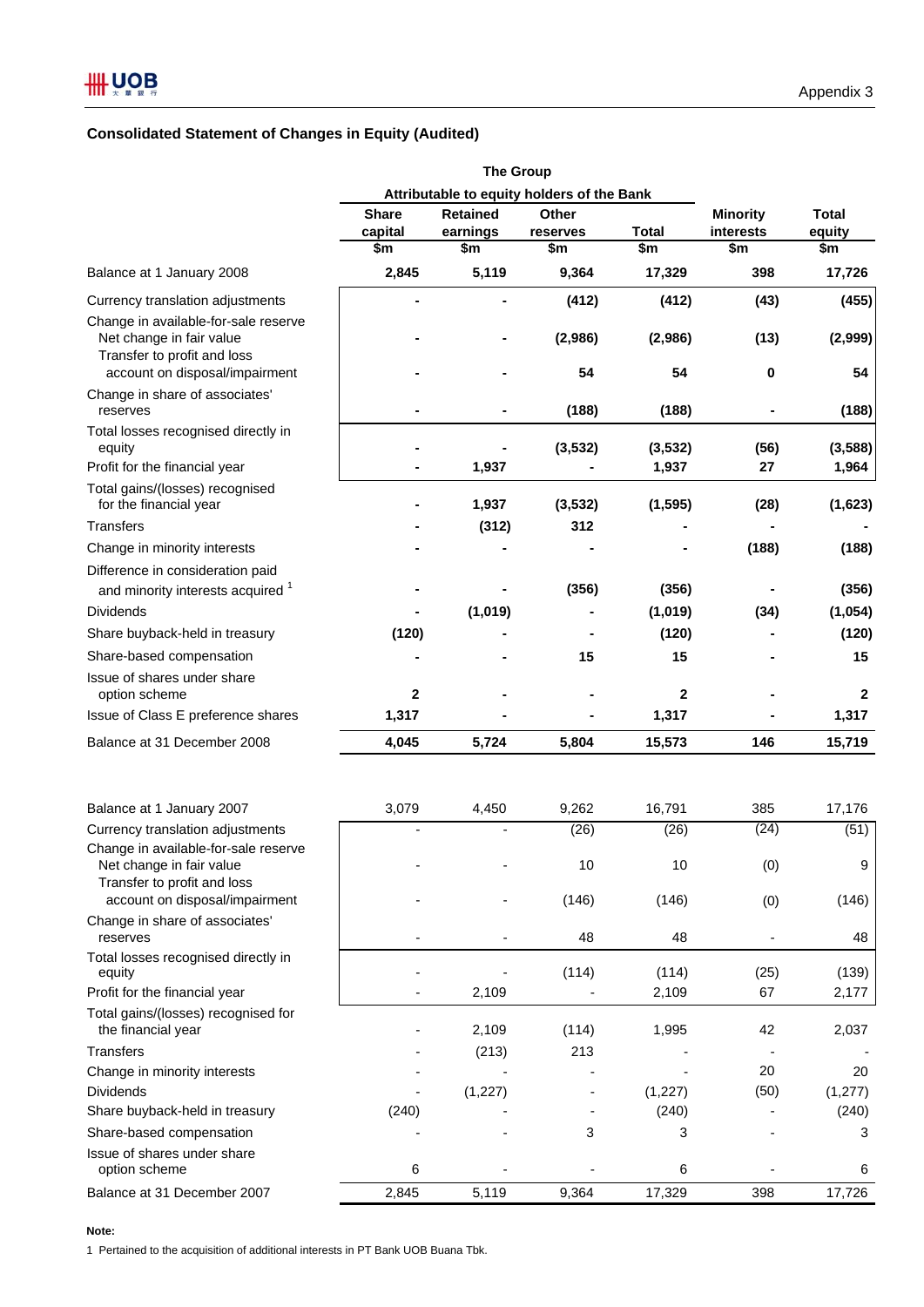# **Consolidated Statement of Changes in Equity (Unaudited)**

|                                                                       | Attributable to equity holders of the Bank |                 |              |              |                 |              |
|-----------------------------------------------------------------------|--------------------------------------------|-----------------|--------------|--------------|-----------------|--------------|
|                                                                       | <b>Share</b>                               | <b>Retained</b> | <b>Other</b> |              | <b>Minority</b> | <b>Total</b> |
|                                                                       | capital                                    | earnings        | reserves     | <b>Total</b> | interests       | equity       |
|                                                                       | \$m                                        | \$m             | \$m          | \$m          | \$m             | \$m          |
| Balance at 1 October 2008                                             | 4,045                                      | 5,715           | 7,396        | 17,155       | 368             | 17,523       |
| Currency translation adjustments                                      |                                            |                 | (219)        | (219)        | (32)            | (251)        |
| Change in available-for-sale reserve                                  |                                            |                 |              |              |                 |              |
| Net change in fair value                                              |                                            |                 | (1, 361)     | (1, 361)     | (3)             | (1, 363)     |
| Transfer to profit and loss<br>account on disposal/impairment         |                                            |                 | 96           | 96           |                 | 96           |
| Change in share of associates'                                        |                                            |                 |              |              | (0)             |              |
| reserves                                                              |                                            |                 | (69)         | (69)         |                 | (69)         |
| Total losses recognised directly in                                   |                                            |                 |              |              |                 |              |
| equity                                                                |                                            |                 | (1, 552)     | (1, 552)     | (35)            | (1, 587)     |
| Profit for the financial period                                       |                                            | 332             |              | 332          | 7               | 339          |
| Total gains/(losses) recognised                                       |                                            | 332             |              |              |                 |              |
| for the financial period                                              |                                            |                 | (1, 552)     | (1, 220)     | (28)            | (1, 248)     |
| <b>Transfers</b>                                                      |                                            | (312)           | 312          |              |                 |              |
| Change in minority interests                                          |                                            |                 |              |              | (188)           | (188)        |
| Difference in consideration paid<br>and minority interests acquired 1 |                                            |                 | (356)        | (356)        | $\blacksquare$  | (356)        |
| <b>Dividends</b>                                                      |                                            | (11)            |              | (11)         |                 |              |
|                                                                       |                                            |                 | 5            | 5            | (6)             | (17)         |
| Share-based compensation                                              |                                            |                 |              |              |                 | 5            |
| Balance at 31 December 2008                                           | 4,045                                      | 5,724           | 5,804        | 15,573       | 146             | 15,719       |
| Balance at 1 October 2007                                             | 2,902                                      | 4,927           | 9,420        | 17,249       | 407             | 17,656       |
| Currency translation adjustments                                      |                                            |                 | (61)         | (61)         | (15)            | (76)         |
| Change in available-for-sale reserve                                  |                                            |                 |              |              |                 |              |
| Net change in fair value                                              |                                            |                 | (251)        | (251)        | (3)             | (254)        |
| Transfer to profit and loss                                           |                                            |                 |              |              |                 |              |
| account on disposal/impairment                                        |                                            |                 | (18)         | (18)         | (0)             | (19)         |
| Change in share of associates'                                        |                                            |                 |              |              |                 |              |
| reserves                                                              |                                            |                 | (34)         | (34)         |                 | (34)         |
| Total losses recognised directly in<br>equity                         |                                            |                 | (364)        | (364)        | (19)            | (383)        |
| Profit for the financial period                                       |                                            | 506             |              | 506          | 15              | 521          |
|                                                                       |                                            |                 |              |              |                 |              |
| Total gains/(losses) recognised for the<br>financial period           |                                            | 506             | (364)        | 142          | (4)             | 138          |
| Transfers                                                             |                                            | (304)           | 304          |              |                 |              |
| Change in minority interests                                          |                                            |                 |              |              | (0)             | (0)          |
| <b>Dividends</b>                                                      |                                            |                 |              |              |                 |              |
|                                                                       |                                            | (9)             |              | (9)          | (5)             | (15)         |
| Share buyback-held in treasury                                        | (57)                                       |                 |              | (57)         |                 | (57)         |
| Share-based compensation                                              |                                            |                 | 3            | 3            |                 | 3            |
| Issue of shares under share<br>option scheme                          | 0                                          |                 |              | $\pmb{0}$    |                 | 0            |
| Balance at 31 December 2007                                           | 2,845                                      | 5,119           | 9,364        | 17,329       | 398             | 17,726       |
|                                                                       |                                            |                 |              |              |                 |              |

1 Pertained to the acquisition of additional interests in PT Bank UOB Buana Tbk.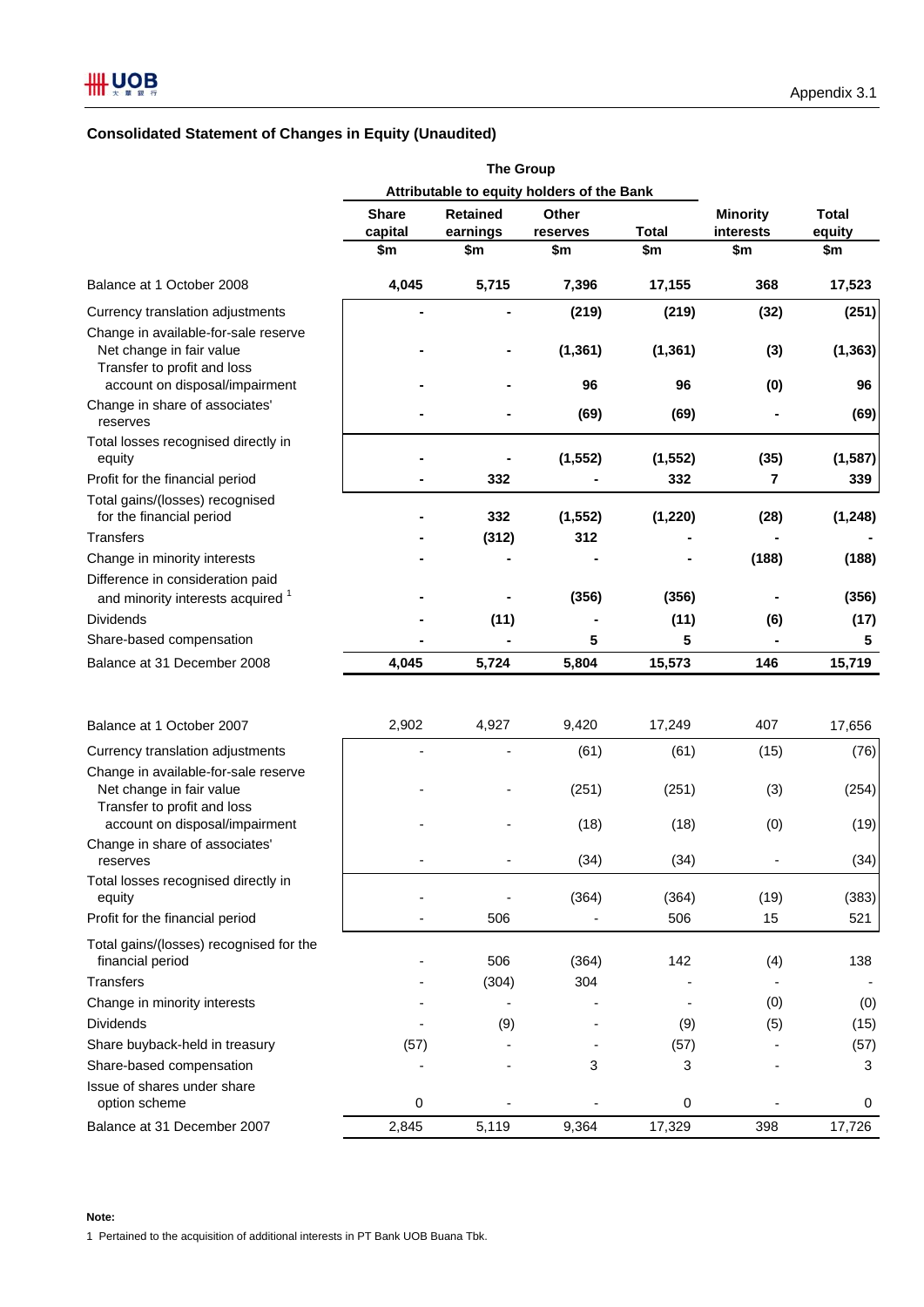# **Consolidated Cash Flow Statement (Audited)**

|                                                                                             | 2008          | 2007             | 4Q08 <sup>1</sup> | 4Q07 <sup>1</sup> |
|---------------------------------------------------------------------------------------------|---------------|------------------|-------------------|-------------------|
|                                                                                             | \$m           | \$m\$            | \$m\$             | \$m\$             |
| Cash flows from operating activities                                                        |               |                  |                   |                   |
| Operating profit before amortisation and impairment charges                                 | 3,200         | 2,854            | 817               | 719               |
| Adjustments for:                                                                            |               |                  |                   |                   |
| Depreciation of assets                                                                      | 134           | 141              | 34                | 35                |
| Net (gain)/loss on disposal of assets                                                       | (163)         | (216)            | 8                 | (71)              |
| Share-based compensation                                                                    | 15            | 3                | 5                 | 3                 |
| Operating profit before working capital changes                                             | 3,186         | 2,782            | 862               | 687               |
| Increase/(decrease) in working capital                                                      |               |                  |                   |                   |
| Deposits                                                                                    | 7,564         | 10,058           | 852               | 568               |
| Bills and drafts payable                                                                    | (275)         | 1,435            | (495)             | 1,239             |
| Other liabilities                                                                           | 3,263         | 1,551            | 2,720             | 947               |
| <b>Trading securities</b>                                                                   | 271           | 74               | 69                | 30                |
| Placements and balances with banks                                                          | (11)          | 9,324            | 3,365             | 1,172             |
| Loans to non-bank customers                                                                 | (7,637)       | (15, 949)        | 401               | (7, 574)          |
|                                                                                             |               |                  |                   |                   |
| Other assets                                                                                | (3, 849)      | (1,259)          | (3, 244)          | (781)             |
| Cash generated from operations                                                              | 2,512         | 8,016            | 4,530             | (3,711)           |
| Income tax paid                                                                             | (915)         | (567)            | (220)             | (137)             |
| Net cash provided by/(used in) operating activities                                         | 1,597         | 7,450            | 4,310             | (3, 849)          |
| Cash flows from investing activities                                                        |               |                  |                   |                   |
| Net cash flow on disposal/(acquisition) of:                                                 |               |                  |                   |                   |
| Investment securities and associates                                                        | 670           | (1, 813)         | 463               | (165)             |
| Properties and other fixed assets                                                           | (130)         | (348)            | 56                | (9)               |
| Change in minority interests                                                                | (188)         | 20               | (188)             | (0)               |
| Dividends received from associates                                                          | 59            | 144              | 3                 | 68                |
| Net cash provided by/(used in) investing activities                                         | 411           | (1,996)          | 334               | (107)             |
| Cash flows from financing activities                                                        |               |                  |                   |                   |
| Proceeds from issue of ordinary shares                                                      | 2             | 6                |                   | $\pmb{0}$         |
| Net proceeds from issue of Class E preference shares                                        | 1,317         |                  |                   |                   |
| Net (decrease)/increase in debts issued                                                     | (420)         | 70               | 52                | (46)              |
| Share buyback                                                                               | (120)         | (240)            |                   | (57)              |
|                                                                                             |               |                  |                   |                   |
| Dividends paid on ordinary shares                                                           | (979)         | (1, 185)         |                   |                   |
| Dividends paid on preference shares                                                         | (41)          | (44)             |                   |                   |
| Dividends paid to minority interests<br>Net cash (used in)/provided by financing activities | (34)<br>(275) | (50)<br>(1, 442) | (6)<br>46         | (5)<br>(108)      |
|                                                                                             |               |                  |                   |                   |
| Currency translation adjustments                                                            | (416)         | (20)             | (221)             | (58)              |
| Net increase/(decrease) in cash and cash equivalents                                        | 1,317         | 3,991            | 4,468             | (4, 121)          |
| Cash and cash equivalents at beginning of the financial period                              | 30,283        | 26,292           | 27,132            | 34,403            |
| Cash and cash equivalents at end of the financial period                                    | 31,600        | 30,283           | 31,600            | 30,283            |
| Represented by:                                                                             |               |                  |                   |                   |
| Cash, balances and placements with central banks                                            | 20,290        | 17,667           | 20,290            | 17,667            |
| Singapore Government treasury bills and securities                                          | 8,969         | 9,134            | 8,969             | 9,134             |
| Other government treasury bills and securities                                              | 2,341         | 3,482            | 2,341             | 3,482             |
| Cash and cash equivalents at end of the financial period                                    | 31,600        | 30,283           | 31,600            | 30,283            |
|                                                                                             |               |                  |                   |                   |

1 Unaudited.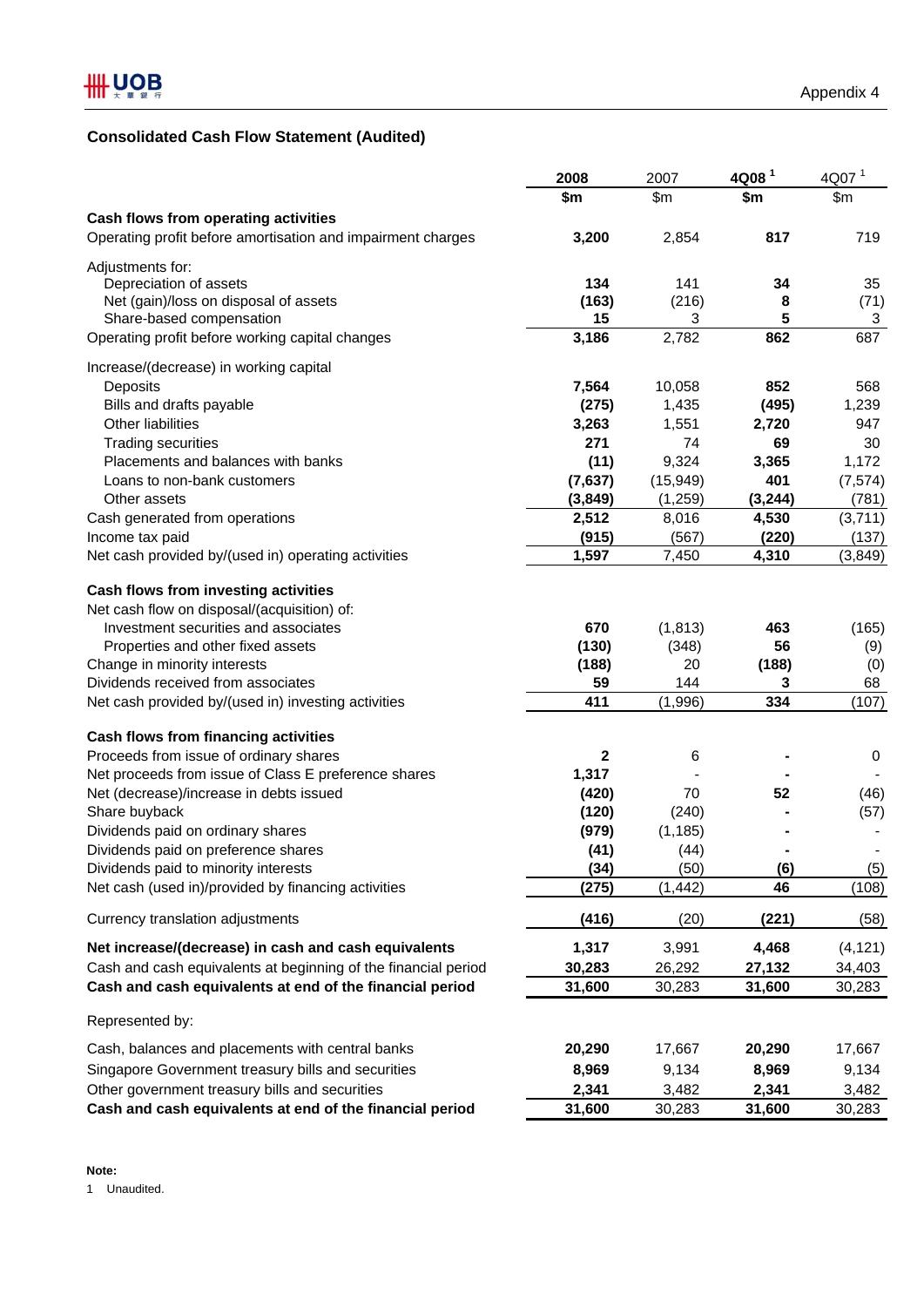# **Balance Sheet of the Bank (Audited)**

|                                                               | <b>Dec-08</b> | Sep-08 $1$        | Dec-07            |
|---------------------------------------------------------------|---------------|-------------------|-------------------|
|                                                               | \$m           | \$m               | \$m\$             |
| <b>Equity</b>                                                 |               |                   |                   |
| Share capital                                                 | 3,213         | 3,213             | 2,014             |
| Retained earnings                                             | 5,031         | 4,284             | 3,893             |
| Other reserves                                                | 5,632         | 6,591             | 8,080             |
| Total                                                         | 13,876        | 14,088            | 13,987            |
| <b>Liabilities</b>                                            |               |                   |                   |
| Deposits and balances of banks                                | 27,129        | 30,956            | 30,142            |
| Deposits and balances of non-bank customers                   | 93,601        | 90,247            | 84,312            |
| Deposits and balances of subsidiaries                         | 3,722         | 3,695             | 4,047             |
| Bills and drafts payable                                      | 104           | 185               | 372               |
| Other liabilities                                             | 9,822         | 7,230             | 7,013             |
| Debts issued                                                  | 6,658         | 6,709             | 6,665             |
| Total                                                         | 141,037       | 139,022           | 132,551           |
| <b>Total equity and liabilities</b>                           | 154,913       | 153,110           | 146,538           |
| Assets $^2$                                                   |               |                   |                   |
| Cash, balances and placements with central banks              | 14,823        | 14,154            | 14,976            |
| Singapore Government treasury bills and securities            | 8,899         | 6,295             | 9,052             |
| Other government treasury bills and securities                | 1,251         | 1,729             | 1,878             |
| <b>Trading securities</b>                                     | 124           | 148               | 110               |
| Placements and balances with banks                            | 13,408        | 16,124            | 13,220            |
| Loans to non-bank customers                                   | 76,668        | 76,695            | 71,994            |
| Placements with and advances to subsidiaries                  | 2,866         | 3,299             | 646               |
| Investment securities                                         | 14,729        | 16,533            | 18,205            |
| Other assets                                                  | 11,069        | 8,499             | 7,687             |
| Investment in associates                                      | 372           | 372               | 373               |
| Investment in subsidiaries                                    | 5,293         | 4,607             | 3,859             |
| Properties and other fixed assets                             | 2,230         | 1,473             | 1,357             |
| Intangible assets                                             | 3,182         | 3,182             | 3,182             |
| Total                                                         | 154,913       | 153,110           | 146,538           |
|                                                               |               |                   |                   |
| <b>Off-Balance Sheet Items</b>                                | 9,703         |                   |                   |
| <b>Contingent liabilities</b><br><b>Financial derivatives</b> | 351,103       | 11,428<br>401,352 | 11,089<br>377,779 |
| Commitments                                                   | 36,761        | 39,903            | 39,872            |
|                                                               |               |                   |                   |
| Net asset value per ordinary share (\$)                       | 8.33          | 8.48              | 9.25              |

# **Notes:**

1 Unaudited.

2 Assets pledged under repurchase agreements are included in the respective asset items.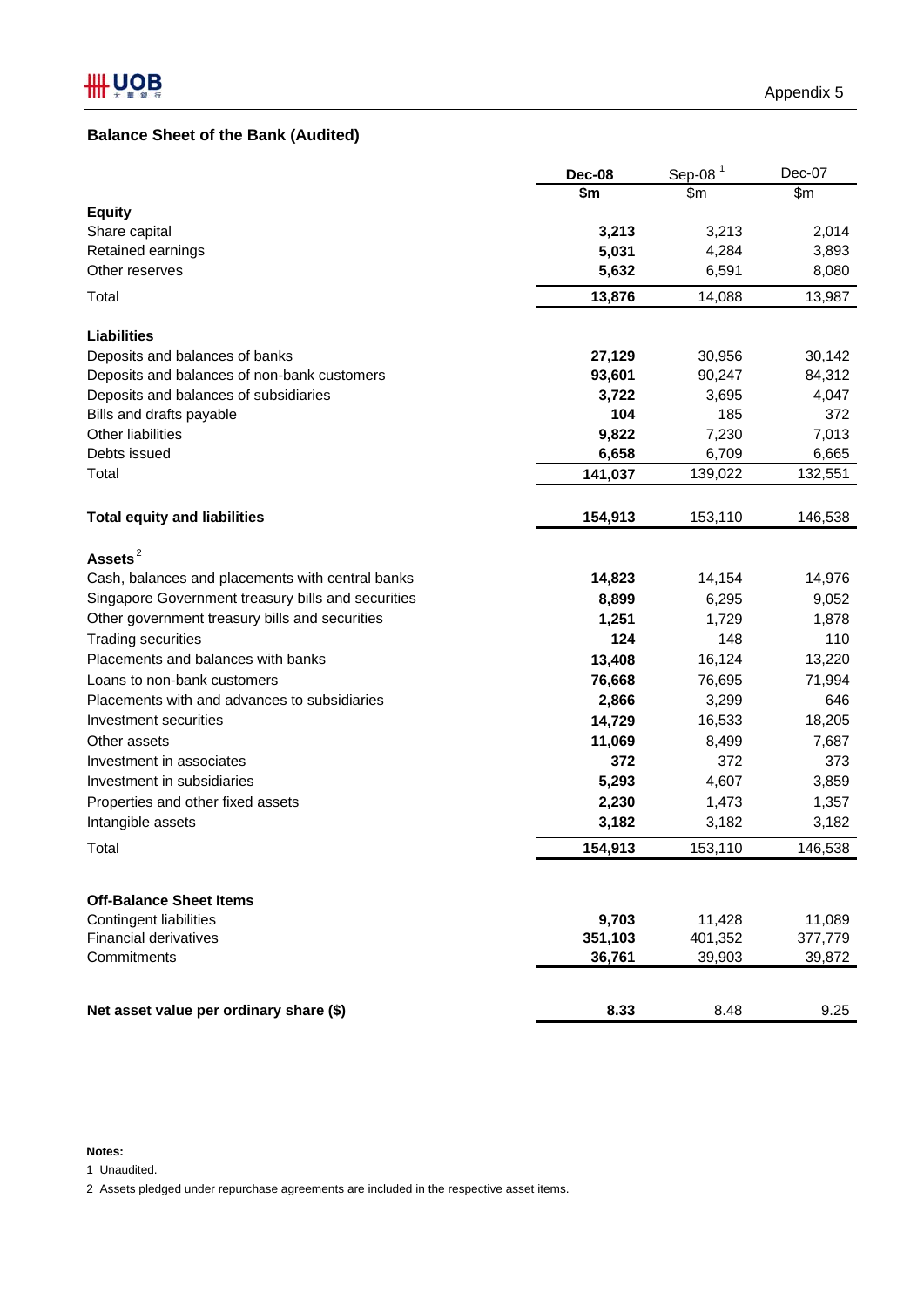# **Statement of Changes in Equity of the Bank (Audited)**

|                                                               | Share capital<br>\$m     | <b>Retained earnings</b><br>\$m | Other reserves<br>\$m | <b>Total equity</b><br>\$m |
|---------------------------------------------------------------|--------------------------|---------------------------------|-----------------------|----------------------------|
| Balance at 1 January 2008                                     | 2,014                    | 3,893                           | 8,080                 | 13,987                     |
| Currency translation adjustments                              |                          |                                 | (27)                  | (27)                       |
| Change in available-for-sale reserve                          |                          |                                 |                       |                            |
| Net change in fair value                                      |                          |                                 | (2,863)               | (2,863)                    |
| Transfer to profit and loss<br>account on disposal/impairment |                          |                                 | 127                   | 127                        |
| Total losses recognised directly in equity                    |                          |                                 | (2,762)               | (2,762)                    |
| Profit for the financial year                                 |                          | 2,417                           |                       | 2,417                      |
| Total gains/(losses) recognised for the<br>financial year     |                          | 2,417                           | (2,762)               | (346)                      |
| Transfers                                                     |                          | (300)                           | 300                   |                            |
| <b>Dividends</b>                                              |                          | (979)                           |                       | (979)                      |
| Share buyback-held in treasury                                | (120)                    |                                 |                       | (120)                      |
| Share-based compensation                                      |                          |                                 | 15                    | 15                         |
| Issue of shares under share<br>option scheme                  | 2                        |                                 |                       | $\mathbf{2}$               |
| Issue of Class E preference shares                            | 1,317                    |                                 |                       | 1,317                      |
| Balance at 31 December 2008                                   | 3,213                    | 5,031                           | 5,632                 | 13,876                     |
| Balance at 1 January 2007                                     | 2,247                    | 3,559                           | 8,001                 | 13,807                     |
| Currency translation adjustments                              |                          |                                 | (3)                   | (3)                        |
| Change in available-for-sale reserve                          |                          |                                 |                       |                            |
| Net change in fair value                                      |                          |                                 | (31)                  | (31)                       |
| Transfer to profit and loss<br>account on disposal/impairment | $\overline{\phantom{a}}$ |                                 | (143)                 | (143)                      |
| Total losses recognised directly in equity                    |                          |                                 | (176)                 | (176)                      |
| Profit for the financial year                                 |                          | 1,771                           |                       | 1,771                      |
| Total gains/(losses) recognised for the                       |                          |                                 |                       |                            |
| financial year                                                |                          | 1,771                           | (176)                 | 1,595                      |
| <b>Transfers</b>                                              |                          | (252)                           | 252                   |                            |
| <b>Dividends</b>                                              |                          | (1, 185)                        |                       | (1, 185)                   |
| Share buyback-held in treasury                                | (240)                    |                                 |                       | (240)                      |
| Share-based compensation                                      |                          |                                 | 3                     | 3                          |
| Issue of shares under share<br>option scheme                  | 6                        |                                 |                       | 6                          |
| Balance at 31 December 2007                                   | 2,014                    | 3,893                           | 8,080                 | 13,987                     |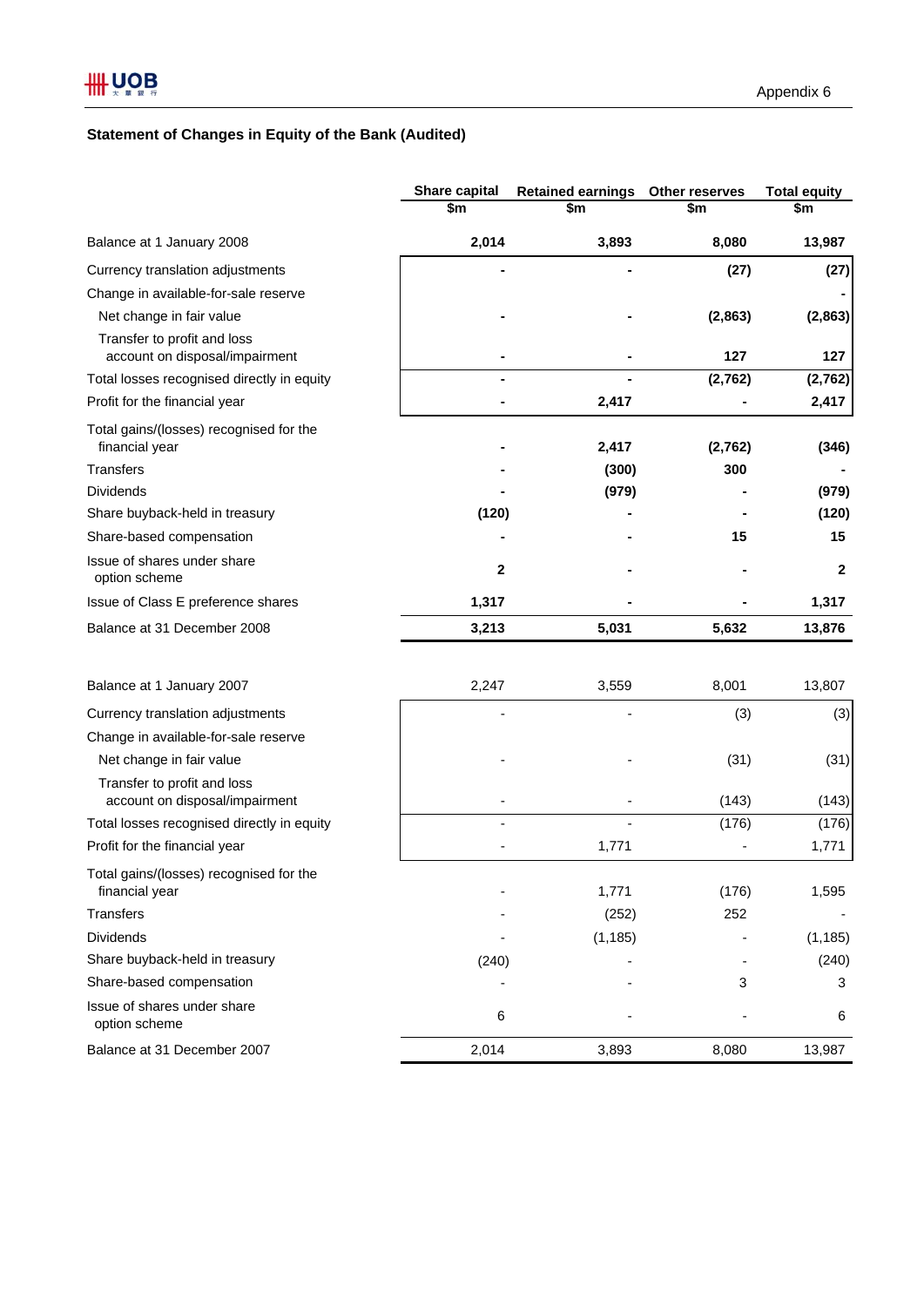# **Statement of Changes in Equity of the Bank (Unaudited)**

|                                                               | <b>Share capital</b> | Retained earnings Other reserves |          | <b>Total equity</b> |  |
|---------------------------------------------------------------|----------------------|----------------------------------|----------|---------------------|--|
|                                                               | \$m                  | \$m                              | \$m      | \$m                 |  |
| Balance at 1 October 2008                                     | 3,213                | 4,284                            | 6,591    | 14,088              |  |
| Currency translation adjustments                              |                      |                                  | (9)      | (9)                 |  |
| Change in available-for-sale reserve                          |                      |                                  |          |                     |  |
| Net change in fair value                                      |                      |                                  | (1, 350) | (1, 350)            |  |
| Transfer to profit and loss<br>account on disposal/impairment |                      |                                  | 96       | 96                  |  |
| Total losses recognised directly in equity                    |                      |                                  | (1, 263) | (1, 263)            |  |
| Profit for the financial period                               |                      | 1,047                            |          | 1,047               |  |
| Total gains/(losses) recognised for the<br>financial period   |                      | 1,047                            | (1, 263) | (216)               |  |
| <b>Transfers</b>                                              |                      | (300)                            | 300      |                     |  |
| Share-based compensation                                      |                      |                                  | 5        | 5                   |  |
| Balance at 31 December 2008                                   | 3,213                | 5,031                            | 5,632    | 13,876              |  |
| Balance at 1 October 2007                                     | 2,070                | 3,955                            | 8,028    | 14,054              |  |
|                                                               |                      |                                  |          |                     |  |
| Currency translation adjustments                              |                      |                                  | (3)      | (3)                 |  |
| Change in available-for-sale reserve                          |                      |                                  |          |                     |  |
| Net change in fair value                                      |                      |                                  | (231)    | (231)               |  |
| Transfer to profit and loss<br>account on disposal/impairment |                      |                                  | (18)     | (18)                |  |
| Total losses recognised directly in equity                    |                      |                                  | (251)    | (251)               |  |
| Profit for the financial period                               |                      | 237                              |          | 237                 |  |
| Total gains/(losses) recognised for the<br>financial period   |                      | 237                              | (251)    | (14)                |  |
| <b>Transfers</b>                                              |                      | (300)                            | 300      |                     |  |
| Share buyback-held in treasury                                | (57)                 |                                  |          | (57)                |  |
| Share-based compensation                                      |                      |                                  | 3        | 3                   |  |
| Issue of shares under share option<br>scheme                  | 0                    |                                  |          | 0                   |  |
| Balance at 31 December 2007                                   | 2,014                | 3,893                            | 8,080    | 13,987              |  |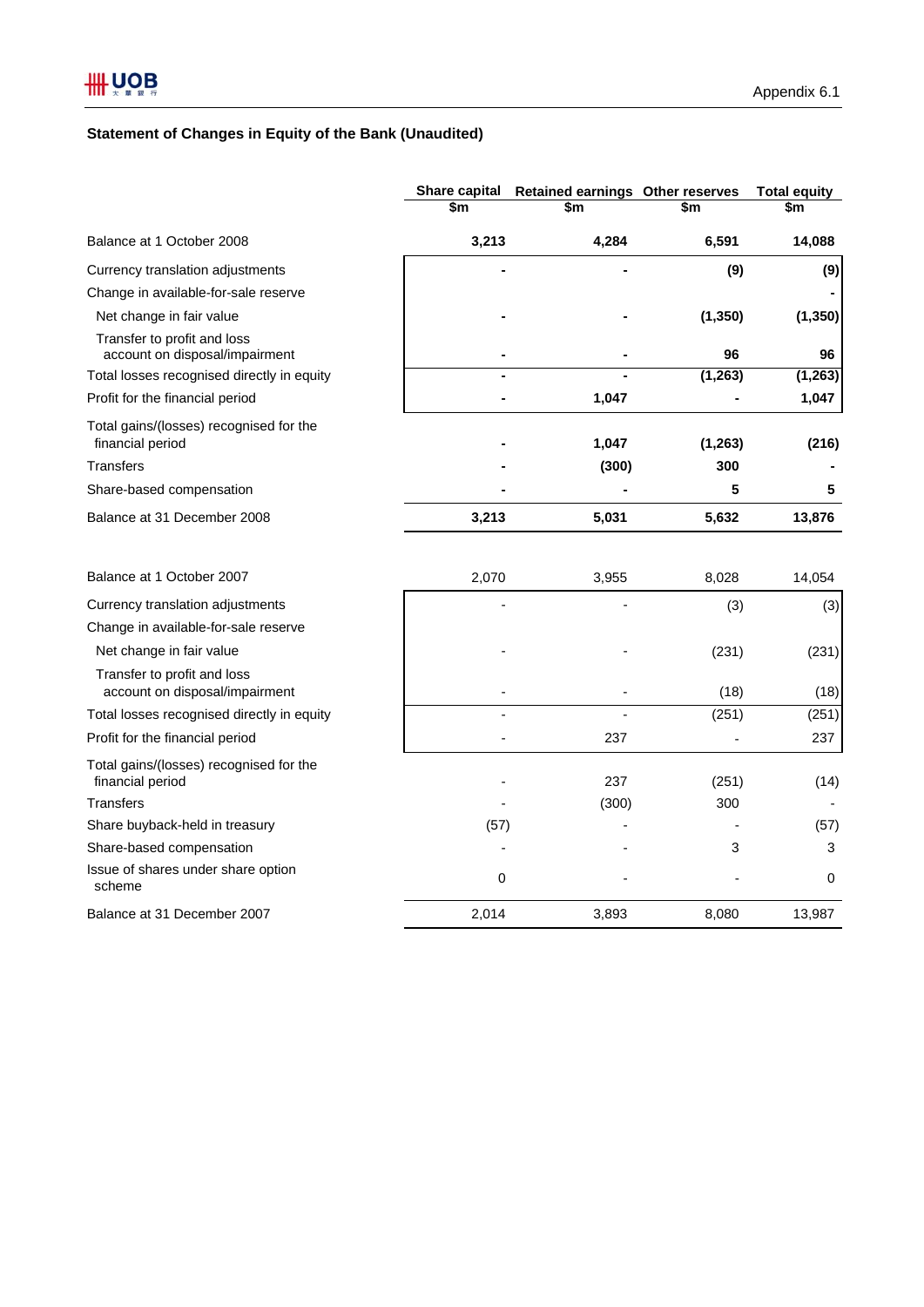# **Additional Disclosure**

The following information is provided with reference to the disclosure guidelines of the Financial Stability Forum ("FSF").

# **Collateralised Debt Obligations**

|                       | Dec-08<br>Sep-08 |       | Dec-07 |  |  |
|-----------------------|------------------|-------|--------|--|--|
|                       | \$m              | \$m\$ | \$m\$  |  |  |
| <b>ABS CDO</b>        |                  |       |        |  |  |
| Exposure              | 18               | 85    | 86     |  |  |
| Cumulative impairment | 18               | 85    | 40     |  |  |
| <b>Corporate CDO</b>  |                  |       |        |  |  |
| Exposure              | 189              | 189   | 229    |  |  |
| Cumulative impairment | 142              | 114   | 59     |  |  |
| <b>Net exposure</b>   | 47               | 75    | 216    |  |  |

The Group's net exposure to collateralised debt obligations ("CDO") as at 31 December 2008 was \$47 million or 0.03% of total assets.

The underlying assets of the ABS CDO were dominantly residential mortgages. As at 31 December 2008, the ABS CDO and corporate CDO were 100% and 75% provided for respectively.

# **Special Purpose Entities**

In the context of FSF, the Group had no exposure to special purpose entities as at 31 December 2008.